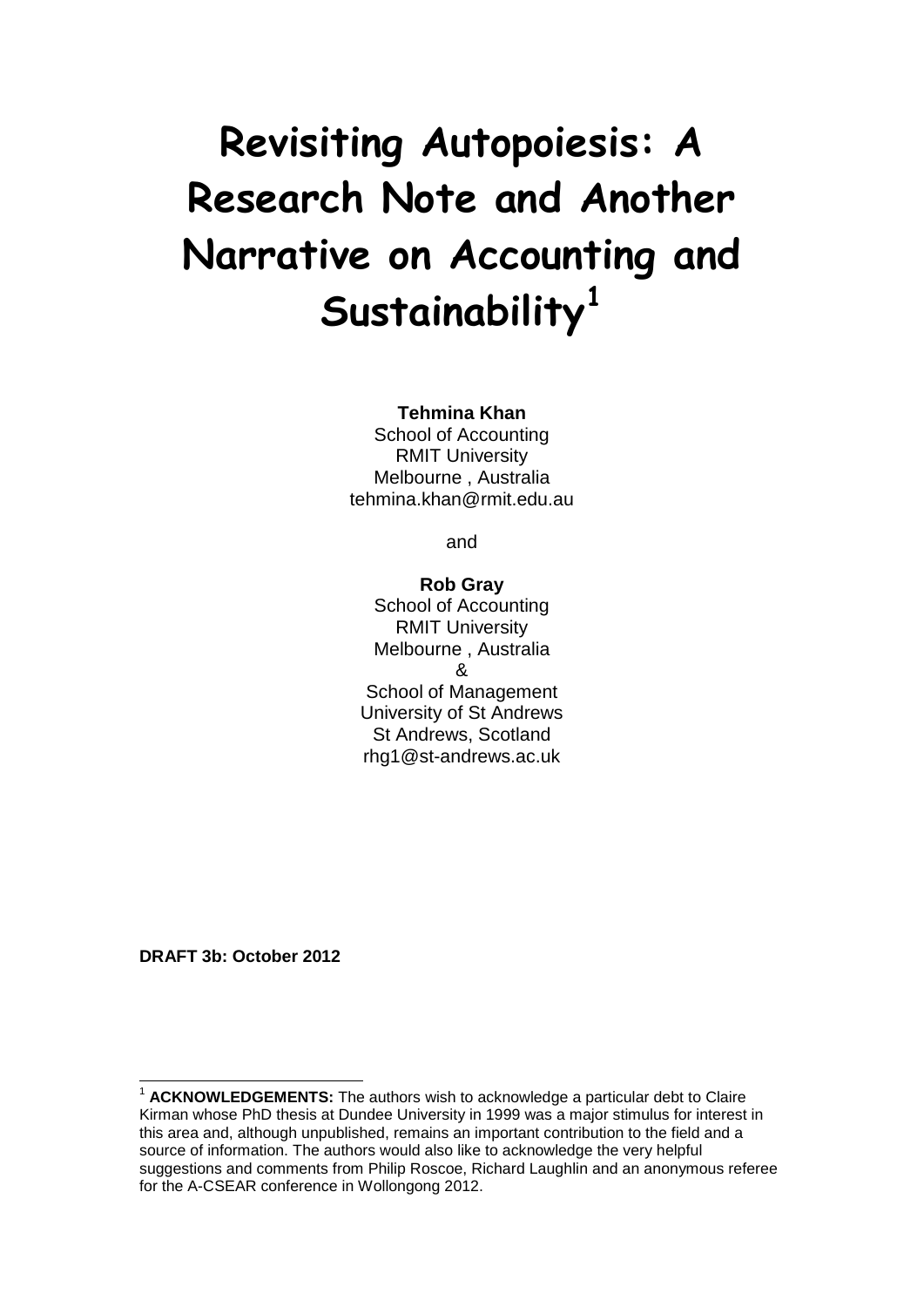# **Revisiting Autopoiesis: A Research Note and Another Narrative on Accounting and Sustainability**

# **ABSTRACT**

**Purpose:** This relatively short paper offers a more developed interpretation of the continuing and worrying trend in which "sustainability" is either ignored or implicitly assumed to be part of – and compatible with – notions such as eco-efficiency, growth, profit and the business case.

**Design/methodology/approach:** The essay employs the theory of autopoiesis as a metaphoric lens through which to re-examine accounting, business and educational practice with respect to sustainability

**Findings:** The theory of autopoiesis works well as a lens in this regard and the analysis succeeds in highlighting that the accounting, business and educational systems may well be protecting their "cores" but are doing so by ignoring crucial and life-threatening information. In autopoietic terms, the sub-systems are behaving psychopathically.

**Originality:** The paper brings together a scattered, although substantive, literature in and around autopoiesis and offers a relatively novel narrative about humanity's (non)engagement with sustainability

**Keywords:** Autopoiesis; sustainability, learning; accounting for sustainability; reporting, accounting profession, accounting education

**Paper type:** Research note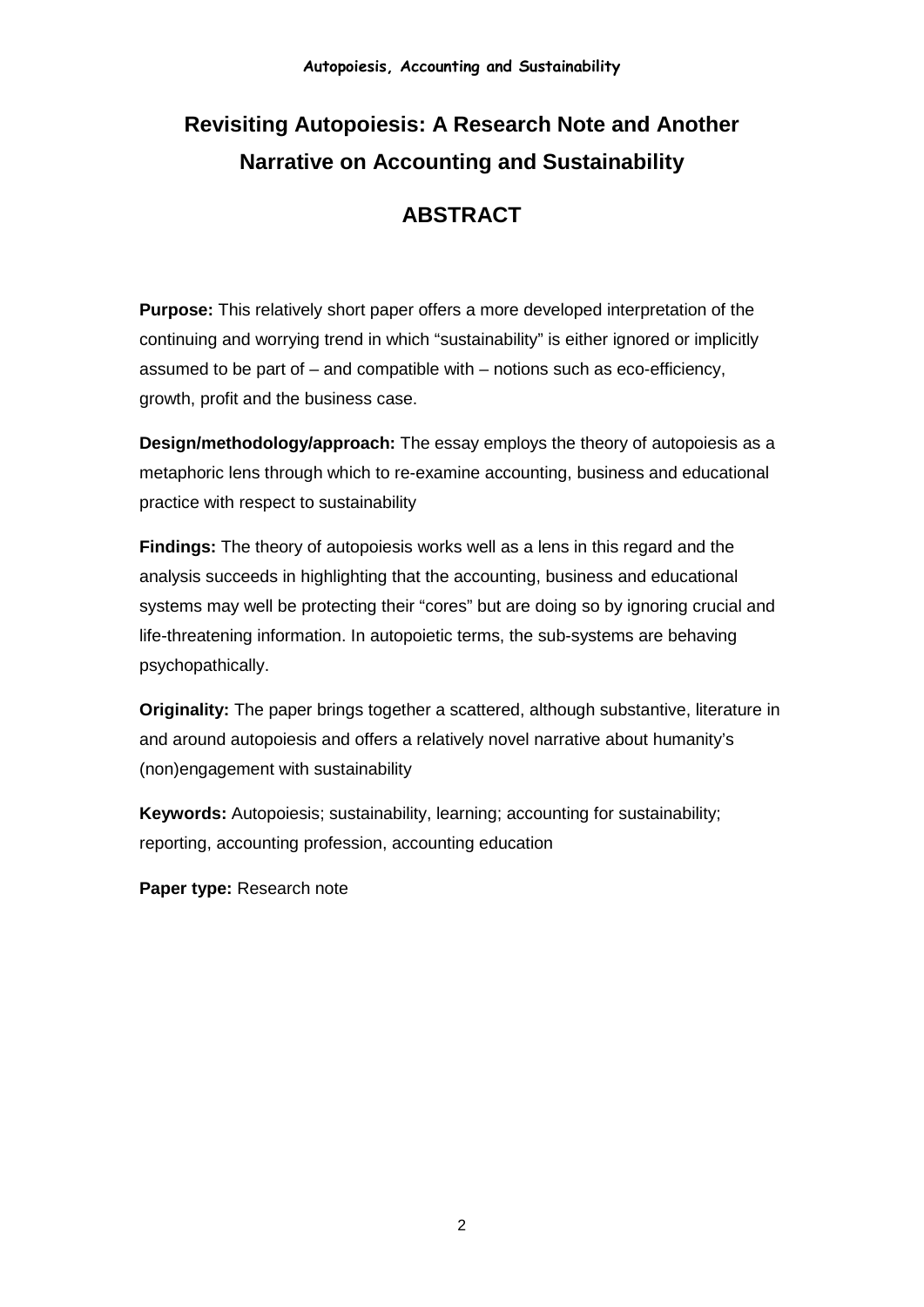# **1. Introduction**

As Llewellyn (2003) so thoroughly demonstrates, theory is still only poorly understood in the social sciences despite the very wide range of functions that it serves in our intellectual life. Theories, she argues, operate at many different levels of resolution, "*impose cohesion and stability"* and "*are used whenever people address ambiguity, contradiction or paradox so that they can decide what to do (and think) next. Theories generate expectations about the world"* (p665). Indeed, she emphasises, theories are the very essence of how we "see" the world and make any sense of it; reflecting and reflected in our world views and directing our attention to that `which matters' whilst, consequently, removing other matters of `less importance' from our gaze and cognition.

Autopoiesis is, stated simply, a theory which posits systems as autonomous, selfreproducing entities interacting with a wider context and distinguishing between benign and threatening forces acting upon it. The theory appears from time to time in the accounting literature and we are keen that it should not join the dusty shelves visited by academics shopping for a theory (Llewellyn, 2003). It has successfully raised powerful insights into accounting, modernity, business and the profession (Lee, 1990a; 1990b; Laughlin and Broadbent, 1993; Power, 1992; 1994; Birkin et al.,1997) and it offers another helpful alternative in the landscape of theorising. In particular, autopoiesis offers an apposite lens through which to try yet again to articulate what appears to be a quite riveting resistance to the exigencies of sustainability. This paper does not argue for any one view of sustainability but, by contrast, suggests that only (typically) business-as-usual articulations of sustainability are permitted into discourse and that plurality and debate is silenced. It is to clarify that silencing and to argue for a more open and learning approach that this research note has been written. It is our hope that the paper may contribute to the literature through encouraging wider use of the lens of autopoiesis and, especially, that we may add a more powerful metaphor to the frequently flaccid discussion in and around sustainability.

The paper is organised as follows. The next section briefly introduces autopoiesis and some of the key issues that arise when we bring an essentially biological theory into the social sciences<sup>[2](#page-2-0)</sup>. Section 3 reviews the relatively slight but genuinely rich use

<span id="page-2-0"></span> $2$  The issues are considerably more diverse and complex than we represent them here and we make sure that additional references to that complexity are available to the interested theorist.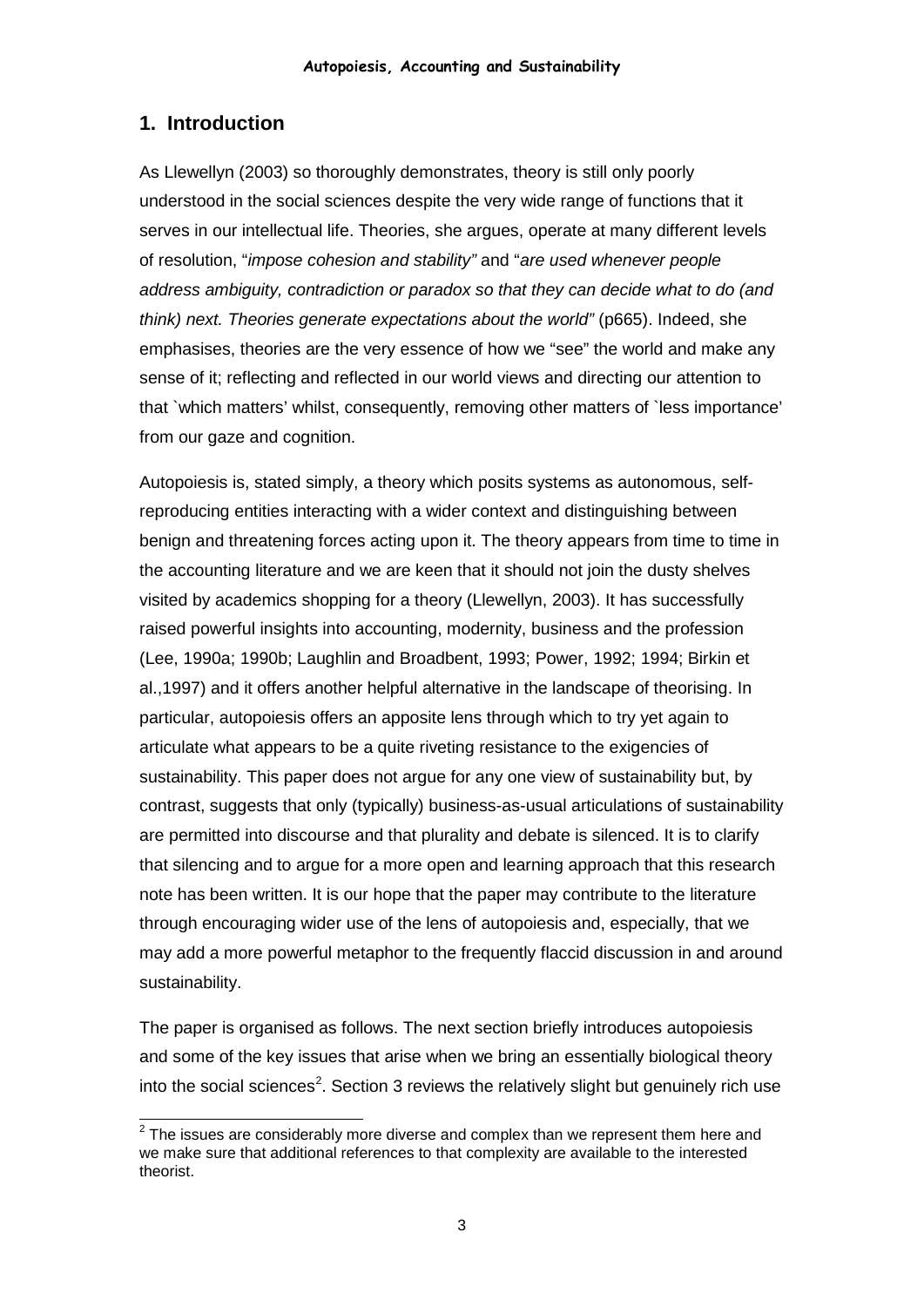of autopoiesis as a lens in accounting research before section 4 looks at how "sustainability" might be understood in this context. Section 5 comprises the heart of the piece where we re-examine the accounting and sustainability initiatives through the lens of autopoiesis. The results are not encouraging. Section 6 briefly explores how, if anything, those committed to diversity and sustainability might respond to our inferences.

# **2. Introducing Autopoiesis: From biology to social science**

The theoretical lens offered by autopoiesis was probably first introduced to accounting by Lee (1990a, b), Robb (1991), Power (1992; 1994) and Laughlin and Broadbent, (1993). Despite its potential, the lens has not, as far as we can tell, occupied a place of any prominence in the accounting literature since, (a matter to which we return later).

The word *autopoiesis* means self-production and, broadly, refers to the capacity of systems to be self-maintaining and self-reproducing. Mingers (1989) defines it as: *".. a living system… which is organized in such a way that all its components and processes jointly produce those self-same components and processes, thus establishing an autonomous, self-producing entity"* (p162)

As Niklas Luhmann (1986) emphasises, autopoiesis is initially a biological theory and was originally developed to study the nature of living systems (Varela, 1981). Its core concepts are cybernetics and the neurophysiology of cognition (Koskinen 2010). As such, the translation of a biological theory to the social sphere must be managed with considerable care (Mingers 1989).

At its simplest the theory posits a series of interacting and mutually constitutive systems. In essence, each system maintains its boundaries in order to distinguish forces from outside those boundaries that it considers benign or threatening. It is the ability to embrace benign influences (e.g. food, energy) that allow the system to maintain itself and reproduce whilst defending itself against malign influences that might threaten it (e.g. destructive viruses or other aggressive systems). (See, for example, Vanderstraeten 2005; Maturana & Varela. 1973; Maturana, 1981; and Koskinen, 2010).

j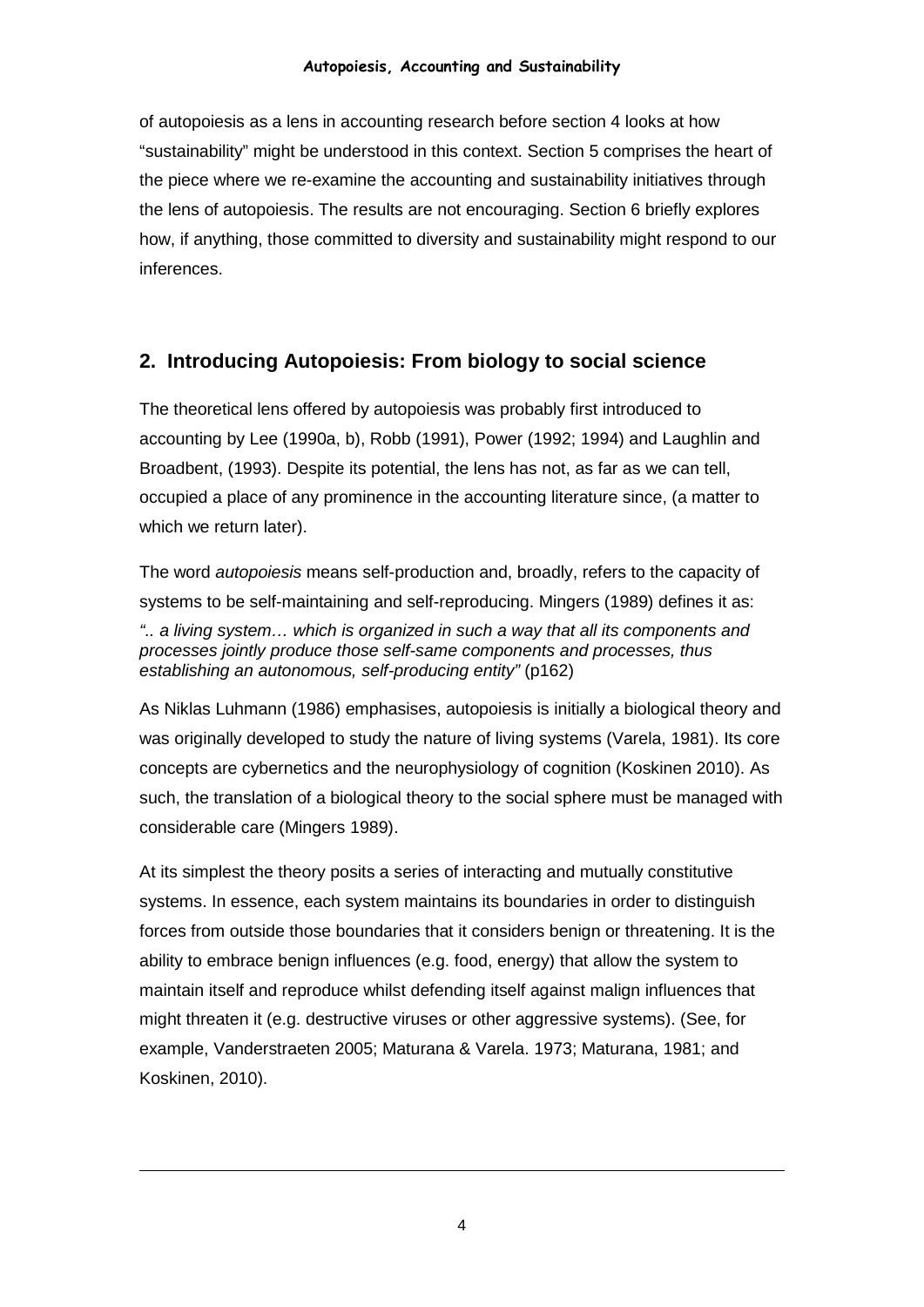In the biological context, as Maturana (1975) and Varela (1979) (amongst others) have illustrated, the theory becomes very significantly more complex and much more demanding in the precision required for the definition of the elements of the theory – specifically around (what they maintain as) `organisation' and `structure' of the relationships, components and properties of the system. (As we shall see below, the elements of organisation and structure resonate strongly with Giddens' notions of structure and systems). It is this, sometimes disputed, complexity coupled with the *a priori* caution that must accompany any attempt to apply a life sciences perspective in a social sciences context, that has occupied a great deal of the literature around this area (see, for example, Robb, 1989; 1991; Mingers, 1995).

The initial translation of autopoiesis into a social context is normally attributed to Luhmann in the 1980s (see, for example, Bednarz, 1989). Seeing society as a series of systems in which each system was less complex than its environment (resonance with Ashby's Law of Requisite Variety here<sup>[3](#page-4-0)</sup>) and focusing on an essential capacity of complexity Luhmann (1989) introduces the crucial notions of communication, information, difference, coding and programmes. Communication between systems and between sub-systems must, Luhmann argued, be simplified. This is achieved by a binary code of *difference*: distinguished by that which refers to the system and that which does not (legal, illegal, for example). Information is, therefore, determined by the system itself and "Coding and the programs that accompany it (theories in science, laws in the legal system…..) produce a sharp reduction in what is information" (Bednarz, 1989, p. xiv). So, crudely, each system can be thought to be embracing and reacting to that information which *codes* to it and ignoring and rejecting that which does not *code* to it.

The attraction of the theory to social scientists is expressed neatly by Jessop (2001):

*An autopoietic system is self-constituting in so far as it defines and defends its own boundary vis-à-vis its self-defined external environment. It is also self-organising because it has its own distinctive operational codes and programmes. Hence, while an autopoietic system may respond to changes in its environment and even change its organisation in so doing, it does so in terms of its own codes and programmes* (p217).

<span id="page-4-0"></span><sup>&</sup>lt;sup>3</sup> W.R. Ashby's Law of Requisite Variety essentially suggests that control of an organism/organisation requires that the control function has available to it a range of responses equal to the range of perturbations that the environment may present. More formally that "only variety can destroy variety" (Ashby, 1956).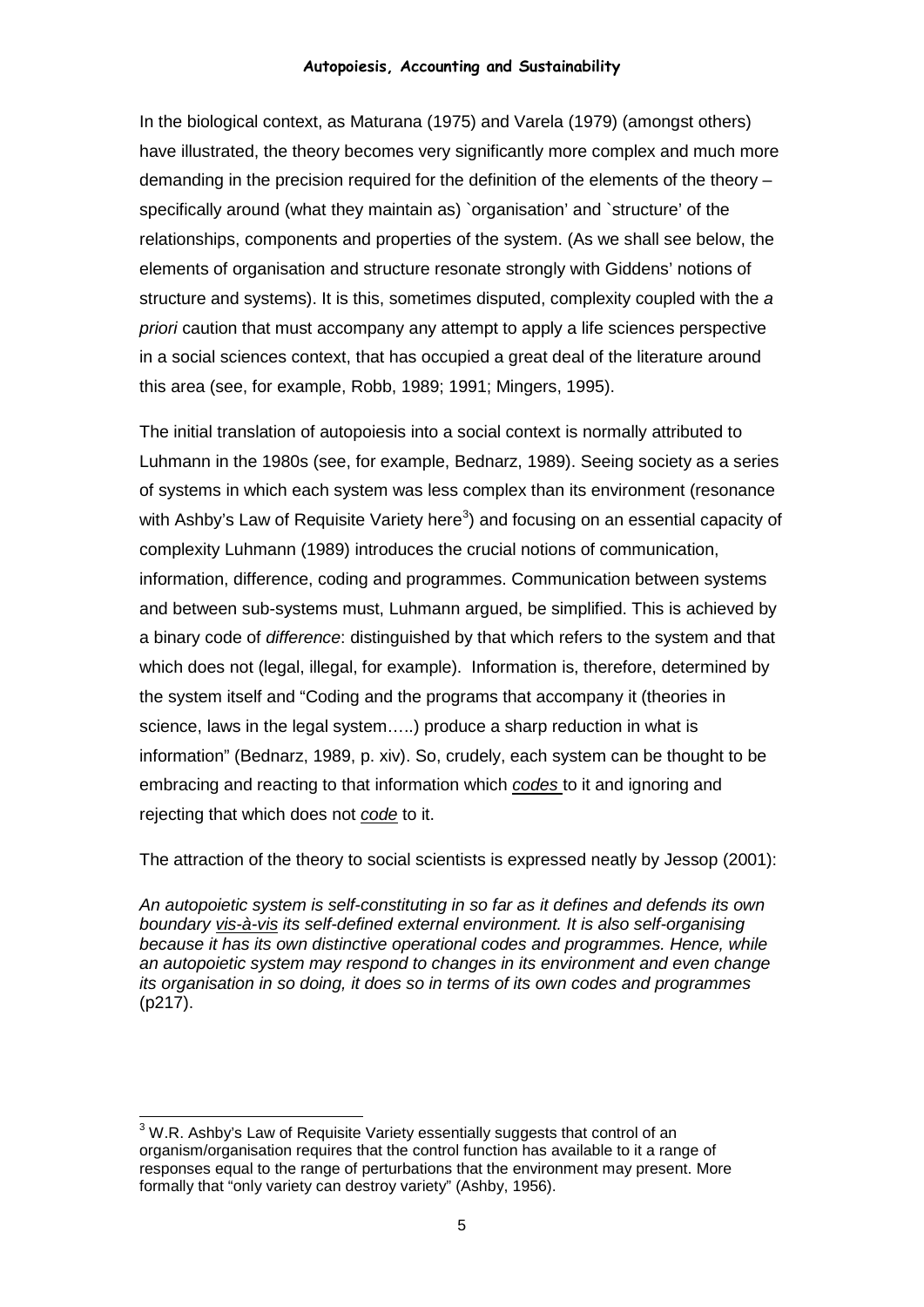Amongst the key issues that faced scholars as they attempted to wrestle with the undoubted attractions of a theory which can postulate a notion of systems which are simultaneously open *and* closed, were those lurking doubts about whether social systems can be autopoietic (Mingers, 1995) and how much of the scientific functionalism is inevitably imported with a life-sciences theory, (Robb, 1991). The functionalism is a part of the standard critiques of systems theory more widely (Hopper and Powell, 1985). It is overcome, in part, by the introduction of political, educational and ethical systems and human agency and, in part, by adopting a "soft systems thinking" (Otley, 1983) in which the systems concept is a metaphor or heuristic which, much like Robb's "virtual autopoietic system", directs attention and raises issues but does not seek to purport to precisely represent the elements of the theory, (Robb, 1991). It is in this sense as a heuristic or metaphor that autopoiesis is employed in this paper, (see especially Morgan, 1986. See also Tsoukas 1993; Llewellyn, 2003; Gray et al, 2010)<sup>[4](#page-5-0)</sup>.

The theory of autopoiesis has been used outside the biological sciences extensively in organizational (for example Goldspink and Kay 2003, Radosavljevic 2008), political economy (Jessop, 2001) and systems and cognitive information systems' research (for example by McMullin and Varella 1997; Bourgine and Stewart 2004; Dittrich, Ziegler and Banzhaf 1998). It is perhaps best known – aside from Luhmann's attempts to re-imagine society – in Tuebner's work on the relationship between the law (as an autopoietic system) and society (Teubner, 1987) but it perhaps remains a moot point whether autopoiesis is more properly seen as a theoretical frame all unto itself or as one part of the suite of approaches to systems thinking and the employment of biological metaphors<sup>[5](#page-5-1)</sup>. In fact, to what extent, are heuristics pragmatic and conditional choices? This point becomes more apparent when we address the use of autopoiesis - and its derivatives - in accounting

<span id="page-5-0"></span> <sup>4</sup> According to Koskinen (2010) autopoiesis has been specifically defined and applied only to systems whose physical boundaries can be defined precisely and in the field of information technology and computational mathematical modeling. As far as human social systems are concerned there is an added complexity that goes beyond physical environments into an inner world of concepts, ideas, symbols, human thought, consciousness and language that define human social systems and expand the context of the domain to include the social domain ( p48).

<span id="page-5-1"></span><sup>&</sup>lt;sup>5</sup> Indeed, exploring this theorising suggests very strongly the inter-twined nature of many theories. We have briefly referred to the putative connection with Giddens' structuration theory; the link with general systems theory and thinking is obvious; the theory reflects much of the same well-spring as we find in Habermas (Power, 1992) and the spore of ANT is also quite clear here.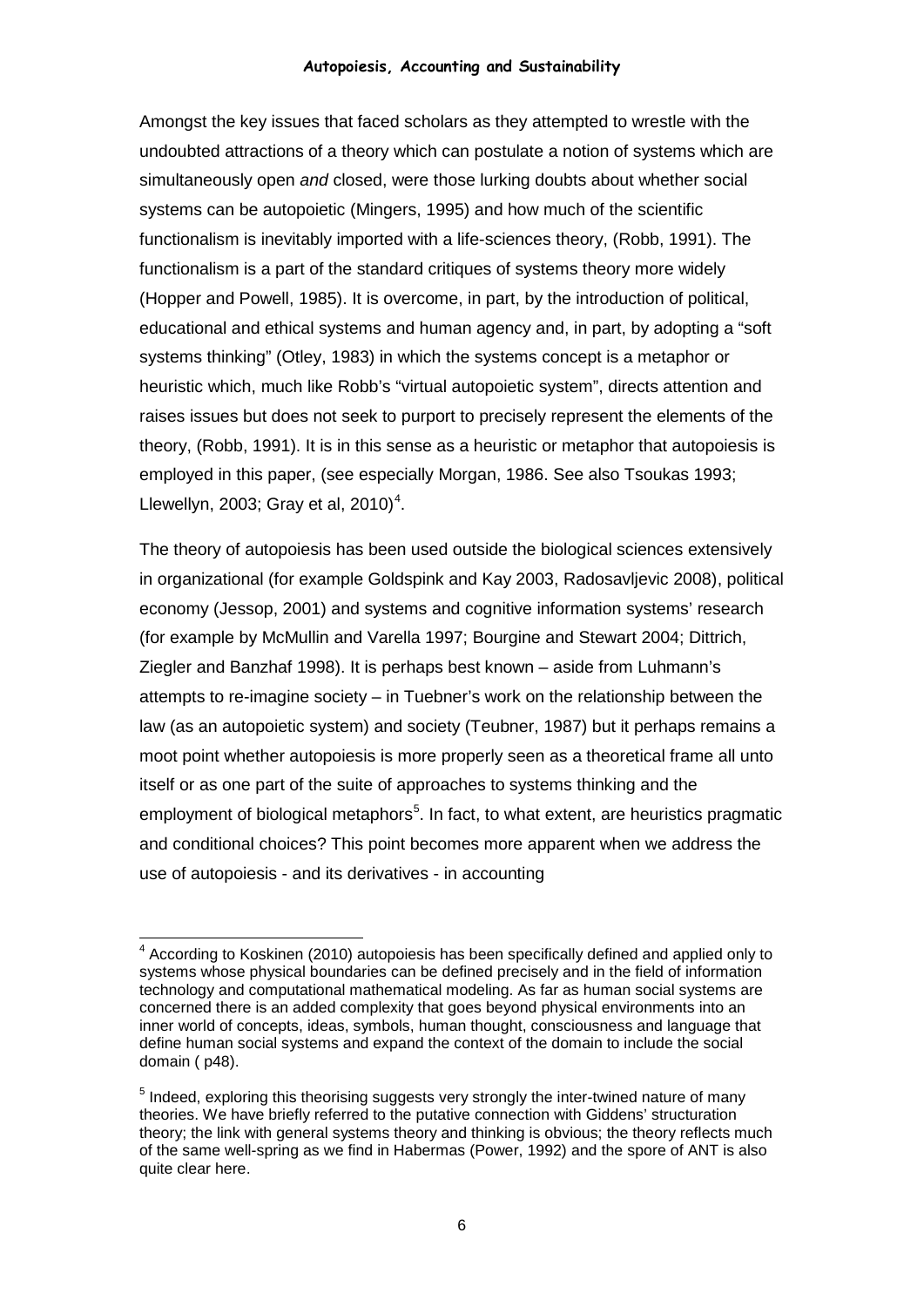## **3. Autopoiesis in Accounting**

The first employment of autopoiesis in the accounting literature, of which we are aware, was that by Lee (1990a, b). Lee offers a powerful history of accounting as one in which a steady increase in complexity has had the effect of increasingly insulating the craft and profession to an ever-greater degree from both organisational and societal changes. He employs the autopoiesis metaphor $<sup>6</sup>$  $<sup>6</sup>$  $<sup>6</sup>$  to argue that the core of</sup> accounting has, almost entirely, remained unchanged as a *"…written system of abstract accounting representation requiring an education-based expertise…"* (1990b, p101). He goes on to argue that the apparent responsiveness and increased complexity of accounting has, to a considerable degree, been a process of protecting and insulating the core from change. He offers his analysis as evidence – and explanation - of the inability of accountants *".. to innovate significantly in accounting"* (1990b, p94). The essence of his argument is that, having reached an autopoietic state, (which has, of course, the status of maintained hypothesis) the:

*"…professionalised world of accounting as a system is being selective with respect to change – that is, accepting change that does not alter the autopoietic state, and rejecting change that has the potential to do so"* (Lee,1990a, pp246-7).

He continues and draws an arresting suggestion that the role of research in accounting is to maintain the appearance of response and change but only that research which accords with the core is ever seriously addressed. The potential parallel with research in (particularly) accounting and sustainability is striking and a matter to which we return later<sup>[7](#page-6-1)</sup>.

Robb (1991) uses very similar words when offering accounting as an example of a probably autopoietic social system:

*"..[w]ithout a sound theoretical footing and, in the eyes of some, fatally flawed, accounting appears to be organizationally closed, capable of adapting itself to its rapidly changing environment, and probably well-able to engulf many of the alternative ways of representing activities in society"* (p215).

He goes on to suggest that:

<span id="page-6-0"></span> $6$  And thereby, echoing Robb's arguments, avoids the need for a precise definition of the components, boundaries and relationships of the system "accounting" that the original

<span id="page-6-1"></span>biological theory demands.<br><sup>7</sup> There is a potential tautology in this argument in that what is and what is not the core of professionalised accounting is not a fully specified set. Therefore that which is rejected might be inferred to be a challenge to an unidentified core. This is the sort of causal flexibility that so concerned Mingers and Robb as we saw earlier.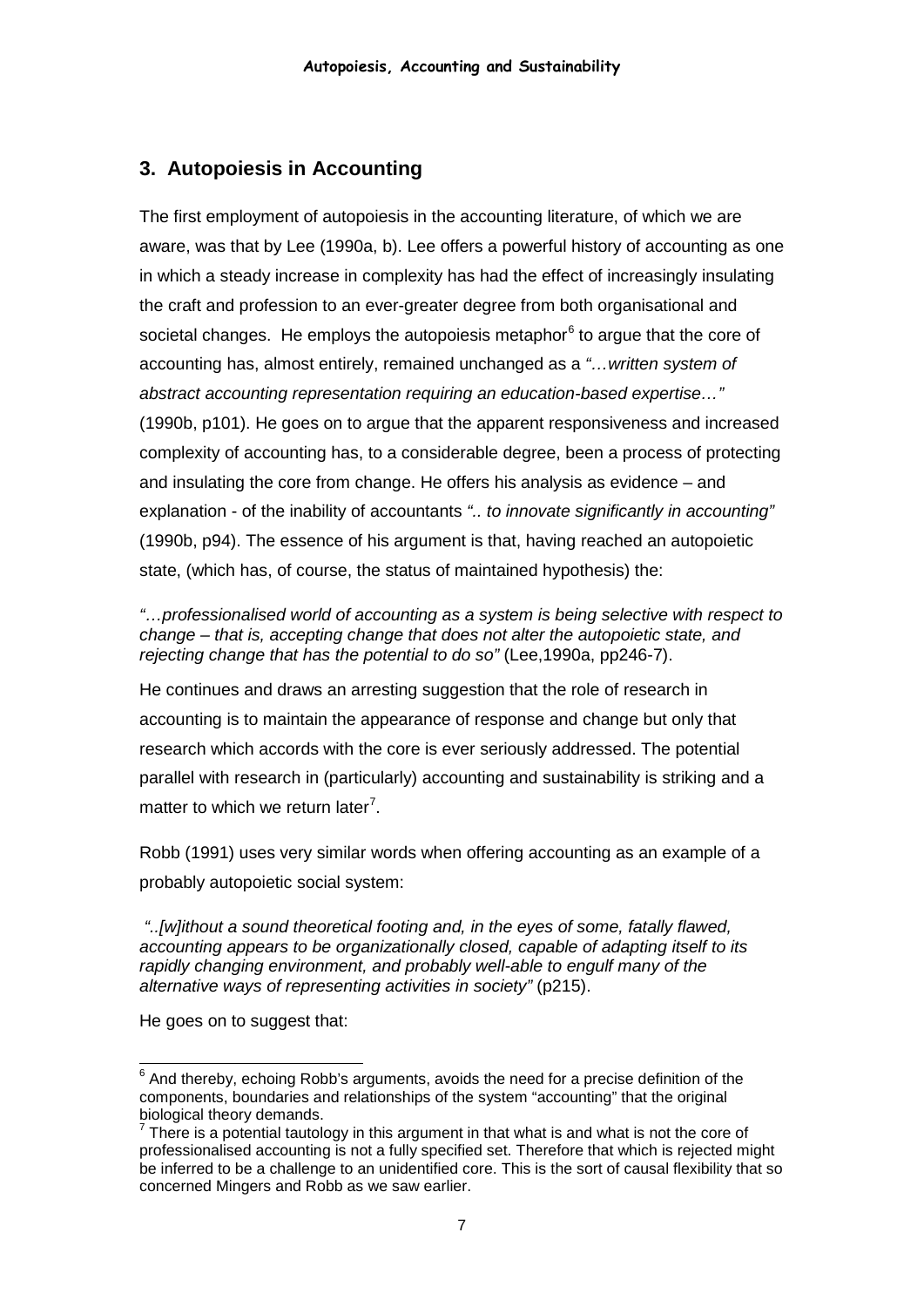*The practice of accounting… is rigorous and rule-following, while such conceptual structures as it has, are fluid and highly responsive to anomalies arising from practice"* (p222)

… and offers environmental and resource depletion accounting as one illustration of this thesis. However, the point to be emphasised is that such accounting involves the application of existing accounting frames and practices to a new area – but (typically) exclusively through the lens of both the traditional accounting entity and the traditional accounting principles. That is nothing at the heart of accounting has changed.

Power (1992) similarly employs autopoiesis in the context of environmental issues and, in particular, explores whether accounting is actually capable of addressing "environment" in a way which is sensitive to the natural environment itself. He concludes that accounting, like economics, is a fundamentally autopoietic social system and can only address it through its own codes – it can only "engulf" it as Robb suggested. Power counsels that "a technocratic reworking of existing accounting frameworks" will fail to attend to "the organizational transformations necessary" for the changes which a genuinely environmental accounting envisage and require. His comments are prescient. Power later develops this thesis more subtly (Power, 1994) and, drawing from Teubner, suggests that accounting is not so much an economic medium *"… but rather the medium between the economic environment and the organisation"* (p375) and, as such, is a principal filter for environmental disturbances that may challenge the core and codes of the organisation (the company typically) in question. It is through this lens that Power offers different possibilities for accounting and the environment that encompass (if we can permitted a degree of simplification) two extremes: that the accounting will "engulf" the environment or that "accounting for the environment" needs to side-step the accounting professionalised system altogether and develop independently – much as standalone reporting has done in fact. The middle route Power notes involves challenges to the accounting core through the use of rationalised accounting concepts such as "capital and natural capital". Again, there is great prescience here: accounting as a core professionalised system does not like to entertain aspects of society and the environment that cannot be coded into the core notions of "assets", liabilities", "costs", "profits" etc..

Birkin et al.'s (1997) use of autopoiesis is briefer and more broadly-based than Power's but points to the same basic issue: that unless the core of accounting can be adjusted and significantly changed it will be unable to embrace the demands of

8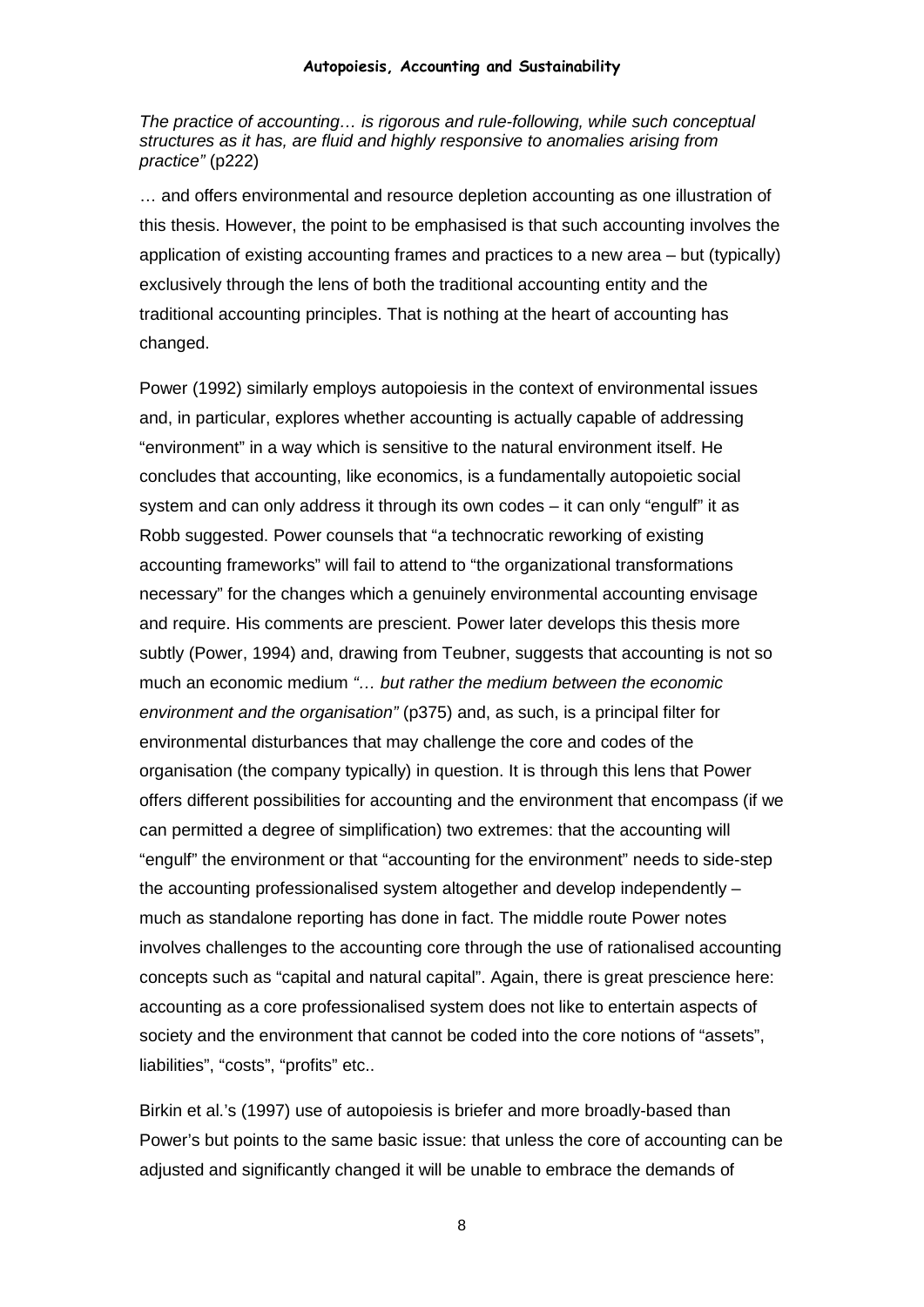sustainability and be unable to adapt and survive in this new sustainability-orientated world. Birkin et al., as other writers, have seen the self-protection and reproduction of accounting as part of a fundamental problem. That is, it is the very conservatism of accounting which is attracting the analysis and, interestingly, the charges of conservatism that critics levelled at autopoiesis as social science theory are providing the basis for a critical assessment. Autopoiesis may very well be a fundamentally conservative theory but it has shown its worth as a metaphor for social conservatism in places where such conservatism ill-suits humanity.

Indeed, what is striking is that the use of autopoiesis in accounting is typified by this general sense of conservatism, (see also, Garseth-Nesbakk, 2011; Hikaka and Prebble 2010; Seal 2001; and Cooper, 1995). It is perhaps apposite to remind ourselves, though, that the innate conservatism of autopoiesis should not be taken to necessarily imply innate rigidity. It is arguable that perhaps there is a tendency in the heuristic use of the theory to simplify the theory's notion of closeness and to assume that perturbations *can* be ignored and that learning and change *cannot* happen. The essence of the theory as a biological framing, sought to explain adaptation and survival and, despite the potentially heuristic application of autopoiesis in accounting and social science, it must be recalled that for the theory to have insight there needs to be some (social) assessment of which perturbations are potentially good for the system and those which are not: and, more importantly, whether the (autopoietic) system itself is good for the host society or not.

Equally, as Gudemmi (2000) points out it is the organization of the autopoietic system that stays consistent whilst the structure of the system changes through structural coupling. The autopoietic system needs to undertake such coupling for its survival especially if it is a part of a larger structure or organization. And herein lies an essential tension that is, in all probability, perception-biased. Has accounting the capacity to change in order to survive or (as most of the authors referred above suggested) is it the organization of accounting itself which is potentially malign to wider social, environmental and sustainability concerns? (This is a matter we examine more carefully in Section 5 of the paper).

Of course it is not necessarily one or the other – and equally the degrees of capacity for adaptation and change and the nature of that change remain contestable. This is a matter that Laughlin (1991) seeks to address<sup>[8](#page-8-0)</sup>. Laughlin draws in some detail from

<span id="page-8-0"></span> $8$  Laughlin (1991) makes no direct reference to autopoiesis but the influence of that framing is clear – especially in the way he draws from Robb's work.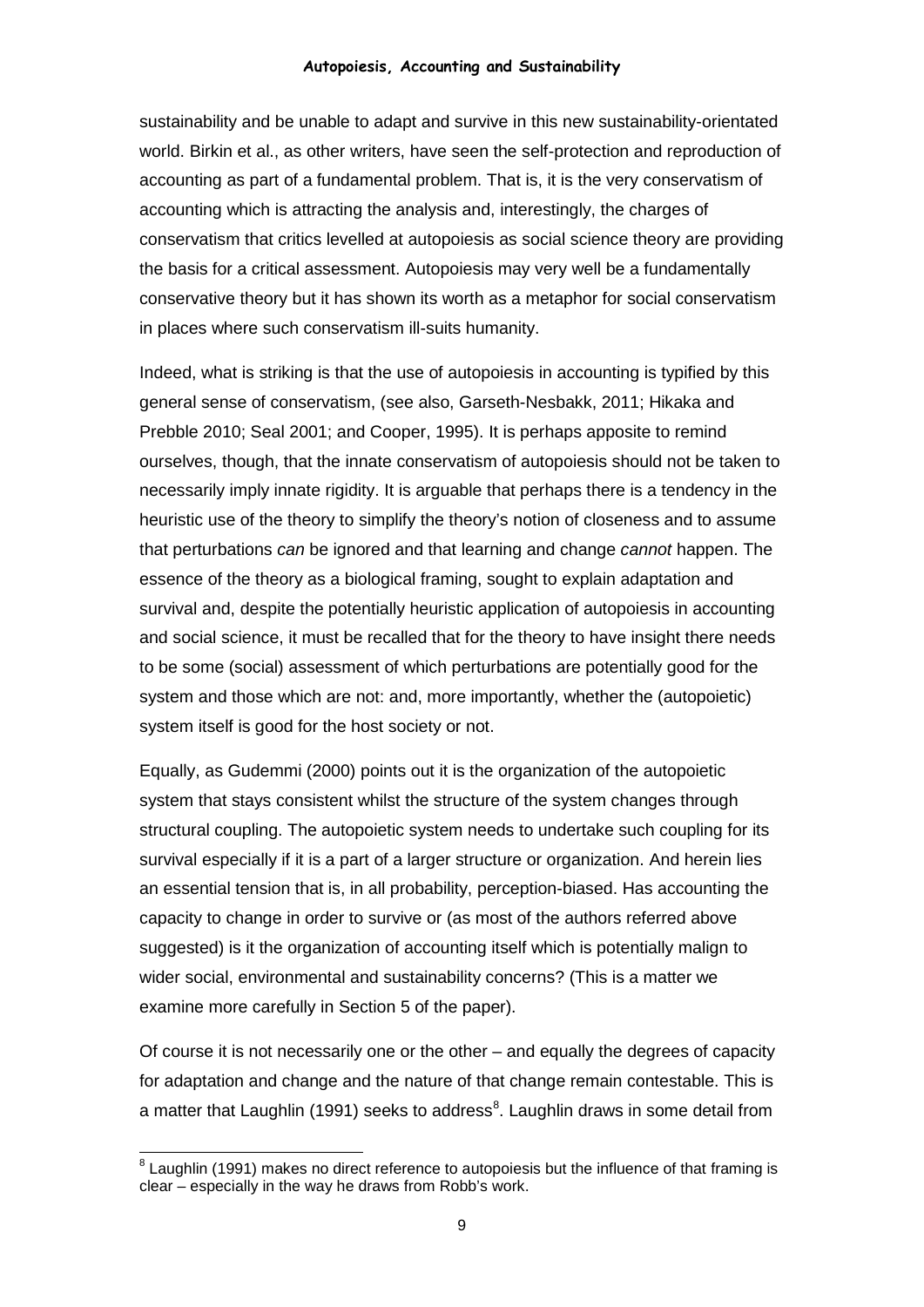the work of (*inter alia*) Smith (1982) and Robb (1988) as well as from the work of Habermas to derive a model of organizational change/no-change as a metaphor for the postures it might adopt (in a purposive manner) in the face of external stimuli, `jolts' or `disturbances'. The organization might adopt a posture of no-change ("Inertia"), of first-order (*morphostatic)* change or of second order (*morphogenetic)* change. Inertia is self-explanatory as a "do-nothing" strategy. The other notions are defined: *"Fundamentally, morphostatic change involves 'making things look different while remaining basically as they have always been'"* (Smith, 1982, p318) whereas *morphogenetic* change occurs when *"the model of the organization held in view is questioned, when, as a result of learning and development processes, a new model emerges and when new processes are instituted to achieve the new objectives entailed by the new model"* (Robb, 1988, p4).

These definitions are helpful to a point but, as we have seen with the model of autopoiesis itself, they do not empirically clarify what first and second order change might look like and whether we could distinguish them in a purely empirical sense. It may well be that the categories *are* perception/worldview dependent and what a conservative sees as second order change, a more radical mind would see as first order.

Laughlin then developed the model to identify finer grained responses at what he saw as the first and second order change levels. Central to the model as Laughlin perceived it was an assumption that external pressure to change against the organization's (i.e. the organism's) innate coding should normally be seen as "a bad thing" – that colonization would not be in the interests of the organization and the processes of evolution would raise questions of desirability or otherwise. This imposed a potentially conservative bias in the model that becomes more important when one is confronting stimuli which are self-evidently important to the meta-system (e.g. society or the natural environmental) but it is not obvious that such stimuli will be in harmony with the organisation's own sense of self-replication. In precisely this context, Gray et al, (1995) expanded the model slightly to emphasise that levels of adaptation that produce new and different systems – more evolved and environmentally-sensitive business typically – may, actually be forms of resistance to the key part of the stimuli – that the organism should either be destroyed or change beyond any reasonable recognition. Crudely, the issue is whether a business can change to the point where profit-seeking, shareholding dominance and growth (for example) are no longer parts of the organisation's design archetype. This distinction is shown in Figure 1.

10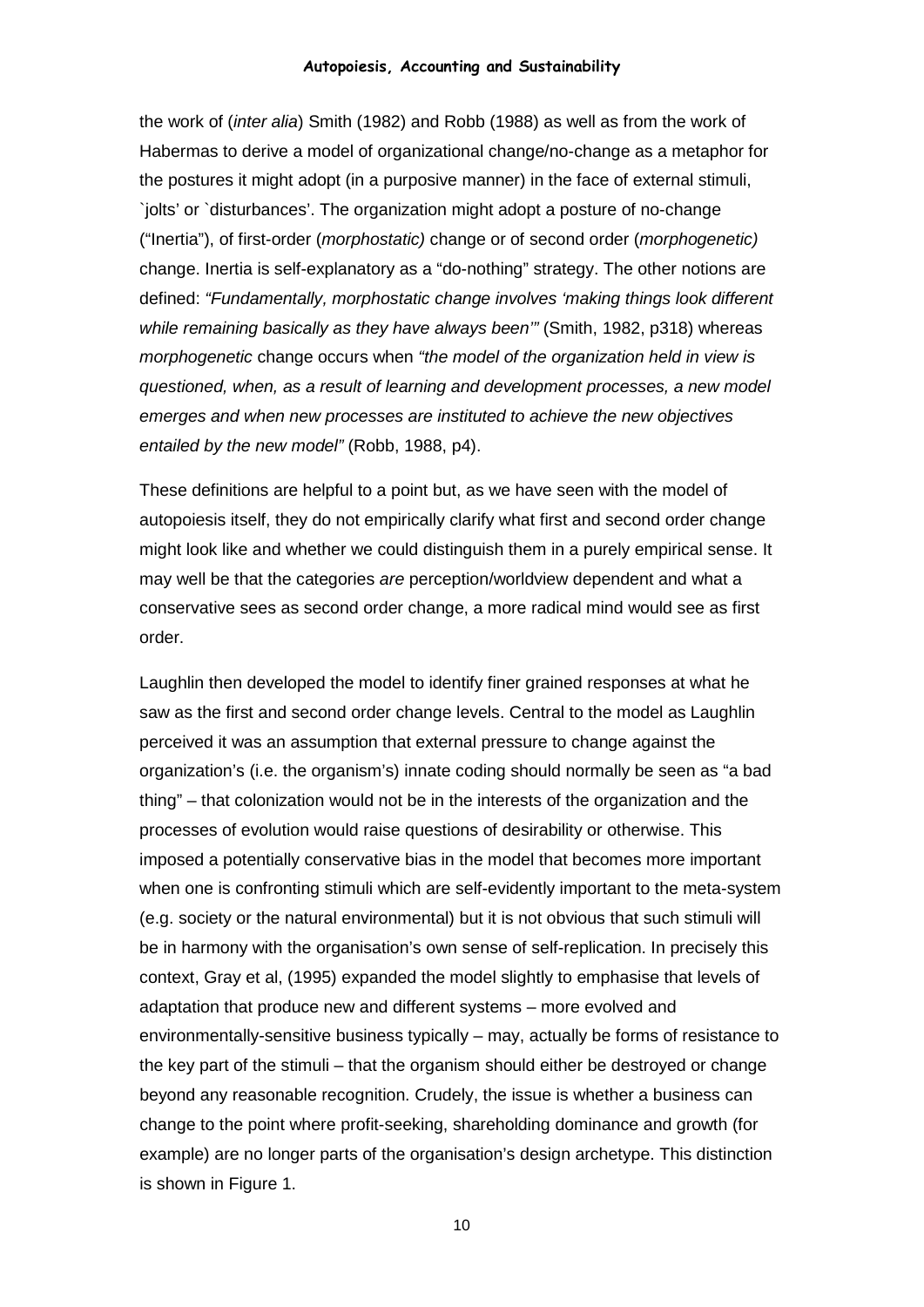| Figure 1: Laughlin's typology of organizational change<br>adapted by Gray et al (1995) |                              |                                                        |
|----------------------------------------------------------------------------------------|------------------------------|--------------------------------------------------------|
| No Change                                                                              |                              | Inertia                                                |
| First order change<br>(Morphostatic)                                                   | (ii)<br>(iii)<br>(iv)<br>(v) | Rebuttal<br>Reorientation<br>Colonization<br>Evolution |
| Second order change<br>(Morphogenetic)                                                 | (vi)<br>'vii                 | Colonization<br>Evolution                              |

In broad terms the point to be made was that disturbances such as changes in law requiring an organisation to take responsibility for its waste and packaging (for illustration) cannot be ignored, do not easily fit the organisational modus operandi and consequently require a great deal more from the organisation than a simple reorientation. Similarly the emergent changes necessarily allow an effective environmental management system to develop and the changes that the EMS will wrought might be thought of as more than a simple reorientation. From the organisation's perspective these changes may seem to be of a second order nature. However, such changes (we would argue) do not, in any essential way change the relationship that the organisation has with waste, or with the local communities or with the natural environment, for example. Most obviously in that these matters remain, to the organisation, matters recognised through traditional financial and management lenses – not as issues in their own right<sup>[9](#page-10-0)</sup>. Certainly such changes do not substantively alter the organisation's relationship with the holders of capital, consumers and employees in any substantive way – otherwise the organisation would no longer be a normal capitalist organisation and be something else – a social enterprise perhaps, (Barter and Bebbington, 2010). Such radical changes must, it is argued, be conceivable – however unlikely they might be in practice, (Gray et al, 1995).

<span id="page-10-0"></span> $9$  Of course, individuals do change their relationships with these matters and then we have the arguments to the extent to which individuals can and do change organisations. This is argument beyond the scope of this paper.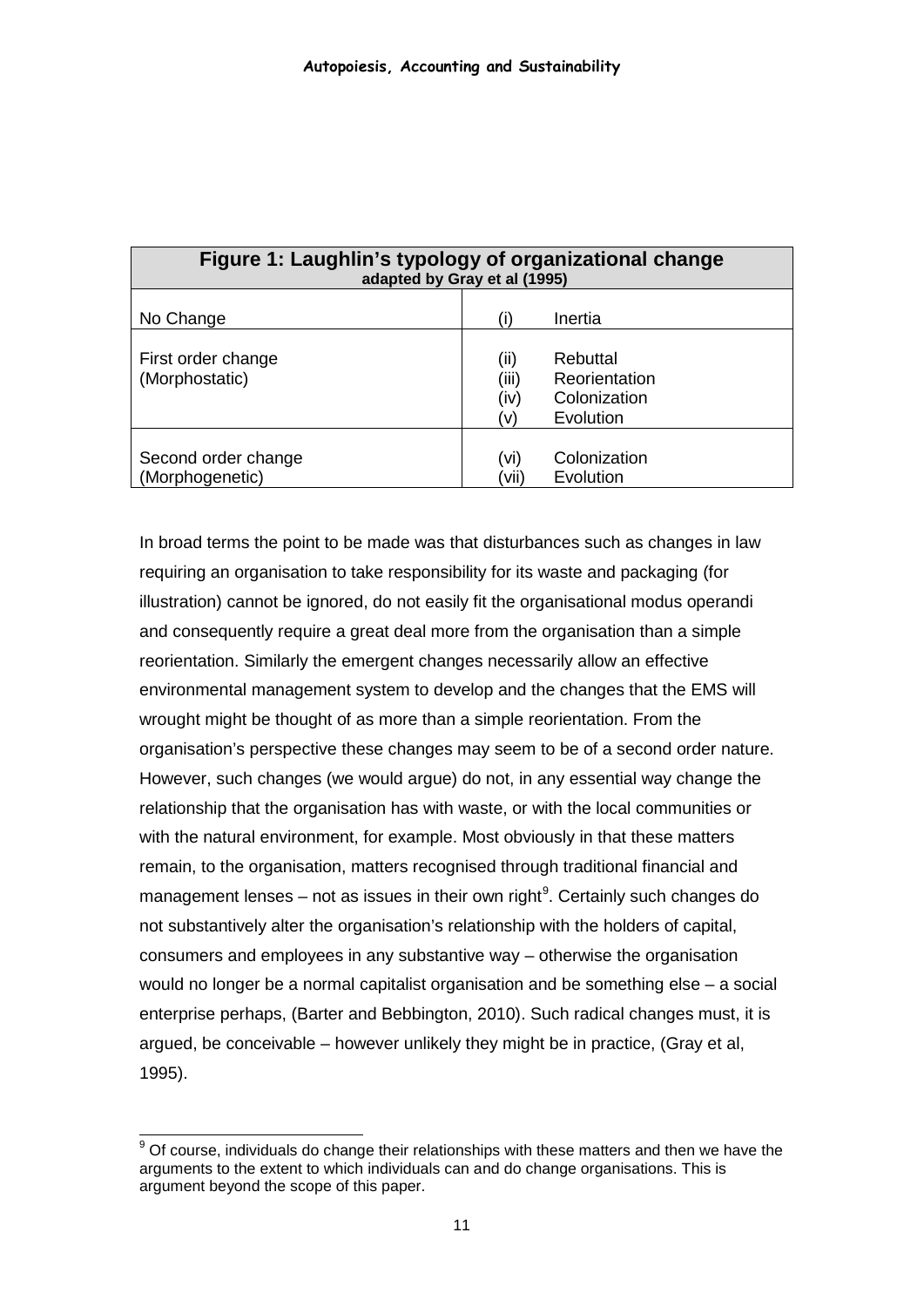# **4. An Autopoietic View of Sustainability and "sustainability"**

Initially at least, it is perhaps no great surprise that a substantial proportion of the literature exploring autopoiesis should use it as a lens through which to examine mankind's engagement with the natural world. The biological roots of the theory, just like those of General Systems Theory, seem to automatically direct our attention to such matters and bring us face to face with the probable inherent contradictions between natural systems and the hyper-reality of economically derived systems. Luhmann's (1989) development of autopoiesis in the context of an ecological frame seems both apposite and inevitable.

If society is indeed a system, then, from an autopoietic point of view, it is under considerable threat from the larger natural environment. Of this, there is little doubt mankind's current ways of living and organising are clearly at variance with usual understandings of sustainable development:

*"Sustainable development is development that meets the needs of the present without compromising the ability of future generations to meet their own needs… Development involves a progressive transformation of economy and society … But physical sustainability cannot be secured unless development policies pay attention to such considerations as changes in access to resources and in the distribution of costs and benefits. Even the narrow notion of physical sustainability implies a concern for social equity between generations, a concern that must logically be extended to equity within each generation"* (UNWCED, 1987, p43)

And almost any engagement with the best data available suggests that current means of organisation fail this test (Meadows et al, 1972; 2005; Millennium Ecosystem Assessment, 2005; United Nations Environment Programme (UNEP), 2002; WWF, 2004; 2008). As the United Nations Millennium Ecosystem Assessment (2005, p2) so cautiously put it *"human activities are putting such a strain on the natural function of the Earth, the ability of the planet to sustain future generations cannot be taken for granted"* 

Clearly for society's long term survival it would be beneficial – even essential - for humanity to exhibit openness and learning in response to the perturbations represented by the data and, in all probability, mankind's implication in this increasingly un-sustainable situation. It is not at all obvious that this is happening as

12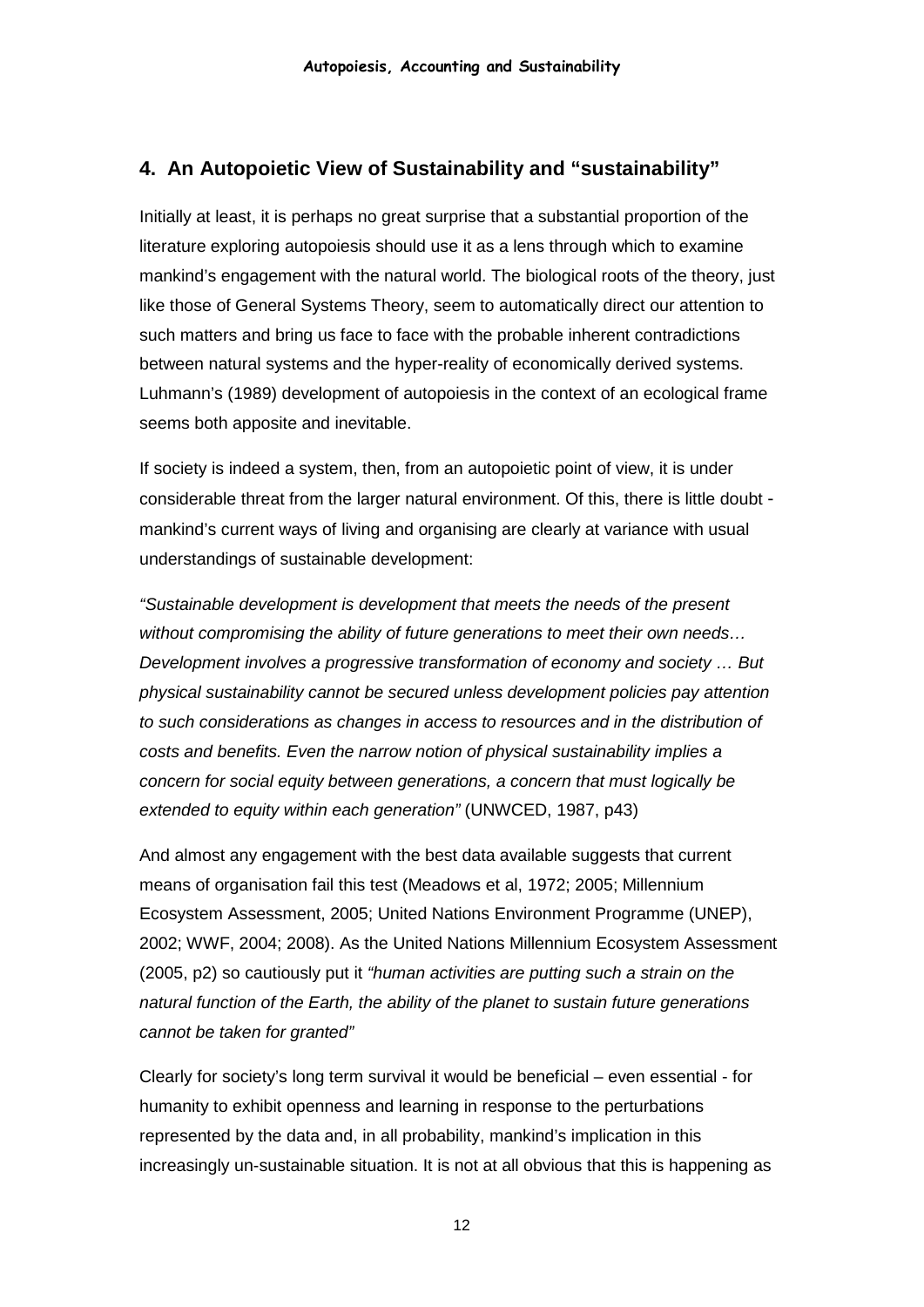one might expect of an autopoietic system in that there appears to be a substantial danger that society is closing itself off from the openness which would allow it to learn about and from the perturbations produced by current un-sustainability, (Koskinen, 20[10](#page-12-0)) $10$ .

This is something that Robb (1989) suggests:- society as an autopoietic system has implemented a homogeneous path of growth and production which have in turn developed and nurtured sub systems that reinforce its own ends. The existence, growth and prevalence (dominance and impact) of these sub structures has occurred due to their reflection of what society has increasingly wanted, emphasized and promoted: economic prioritization. This prioritization, itself in turn has led to a situation in which: *"the subsystems of the economy and state become more and more complex as a consequence of capitalist growth and penetrate even deeper into the symbolic reproduction of the life world",* (Broadbent and Laughlin, 2005). The point, as Luhmann so eloquently illustrates, is that the system is developing a selfreferentiality which is increasingly economic, focused on production and growth and ever more impervious to perturbations from the natural environment,

(Saravanamuthu, 2009; Hahn, Kolk and Winn, 2010; Li et al., 2010). Luhmann (1995) sees society as steering towards an unsustainable path by a combination of general inclination, perception and practices based on economic dominance and measures of success (including accounting considerations) that seek to denominate wealth in purely monetary terms. The system becomes more and more orientated to `business as usual' and incapable of engaging in the essential processes of learning through the development and creation of its own knowledge for both survival and evolution (Koskinen 2010). Optimistically, Vanderstraeten (2005) has suggested that society has recently realized that it cannot be sustained by the physical environment if it maintains absolute closure from these potential data. which, in turn, raises serious and disturbing questions about how society learns and the nature of (what Laurence and Anderson, 2003; call) social cognition: if society does not change its methods of existence and growth based upon the economic imperative then society is a threat to its own survival.

<span id="page-12-0"></span> $10$  (Koskinen 2010, p51) argues that an autopoietic system is simultaneously open and closed. It needs to be open to attain information followed by closure for self-referencing when the system assesses and analyses the information with a great degree of communication, analyses, and discussion and uses judgment, past experiences and present knowledge in order to undertake action and change.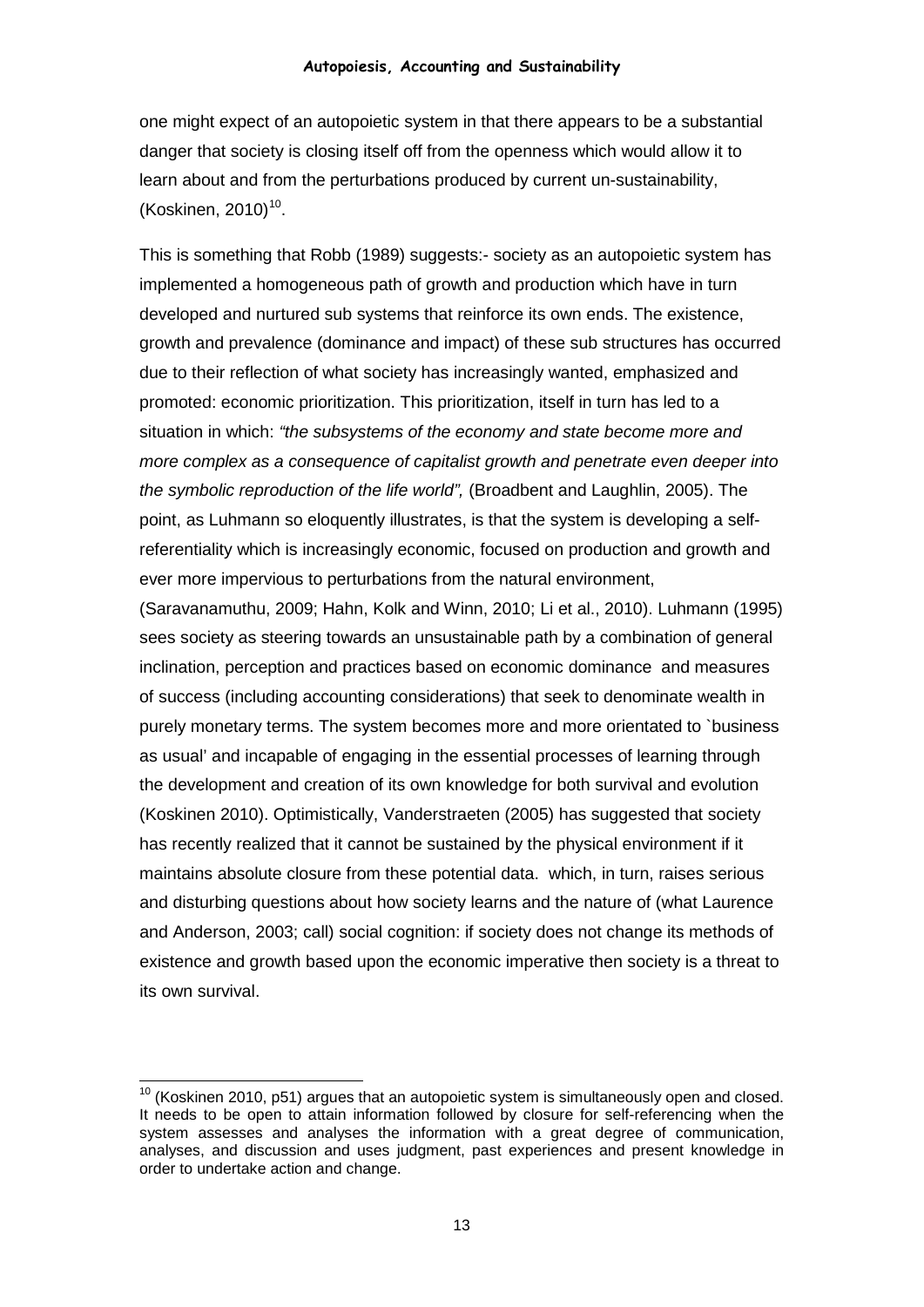These analyses are not, of course, uncontested. It is quite apparent that there is a significantly increased use of the term "sustainability" as well as a significant rise in the numbers of initiatives and discussions that appear to embrace "sustainability". To a number of commentators – including those above, such apparent embracing has the nature of first order, morphostatic change: the systems embrace sustainability without anything fundamental changing in the design archetype. For commentators closer to business, the employment of the notion of "sustainability" would arguably appear to feel like second order (morphogenetic) change, (Bebbington and Thomson, 1996)..

This *impasse*, emphasises the empirical weakness in the theory of autopoiesis but, more substantially, throws into relief the differences in perception that debates around sustainability raise – debates which have long been typified as concerned with "weak" and "strong" sustainability (Turner, 1993; Bebbington and Thomson. 1996). Hence we remain caught on the horns of dilemma: how to resolve whether, in some absolute and/or empirical sense, the conversations are about "*sustainability*" or "*sustainability-lite*" when commentators clearly find their own point of view selfevident.

If the strong-sustainability camp is correct then it seems that social cognition requires that individually and collectively we need to refine our design archetype such that the notions of the radical demands of sustainability can be considered and learnt from – not resisted and rejected without consideration. But how this might be achieved remains elusive if there is no recognition that morphostatic change is *not* morphogenetic: if engagement with weak sustainability is not sufficient in a world requiring strong sustainability: the same problems that Lee wrestled with when considering the accounting profession.

# **5. An Autopoietic View of Accounting and Sustainability**

From the foregoing it is probably fairly obvious how the lens of autopoiesis will offer a narrative of accounting and sustainability. Straightforwardly, Morgan (1986) argues that: *"[systems] are always attempting to achieve a form of self-referential closure in relation to their environments, enacting their environments as projections of their own identity or self-image"* (p240). In essence, therefore, we can extend Morgan's statement to suggest that "sustainability" will (and can) only be understood by organisations, systems of representation like accounting and educational paradigms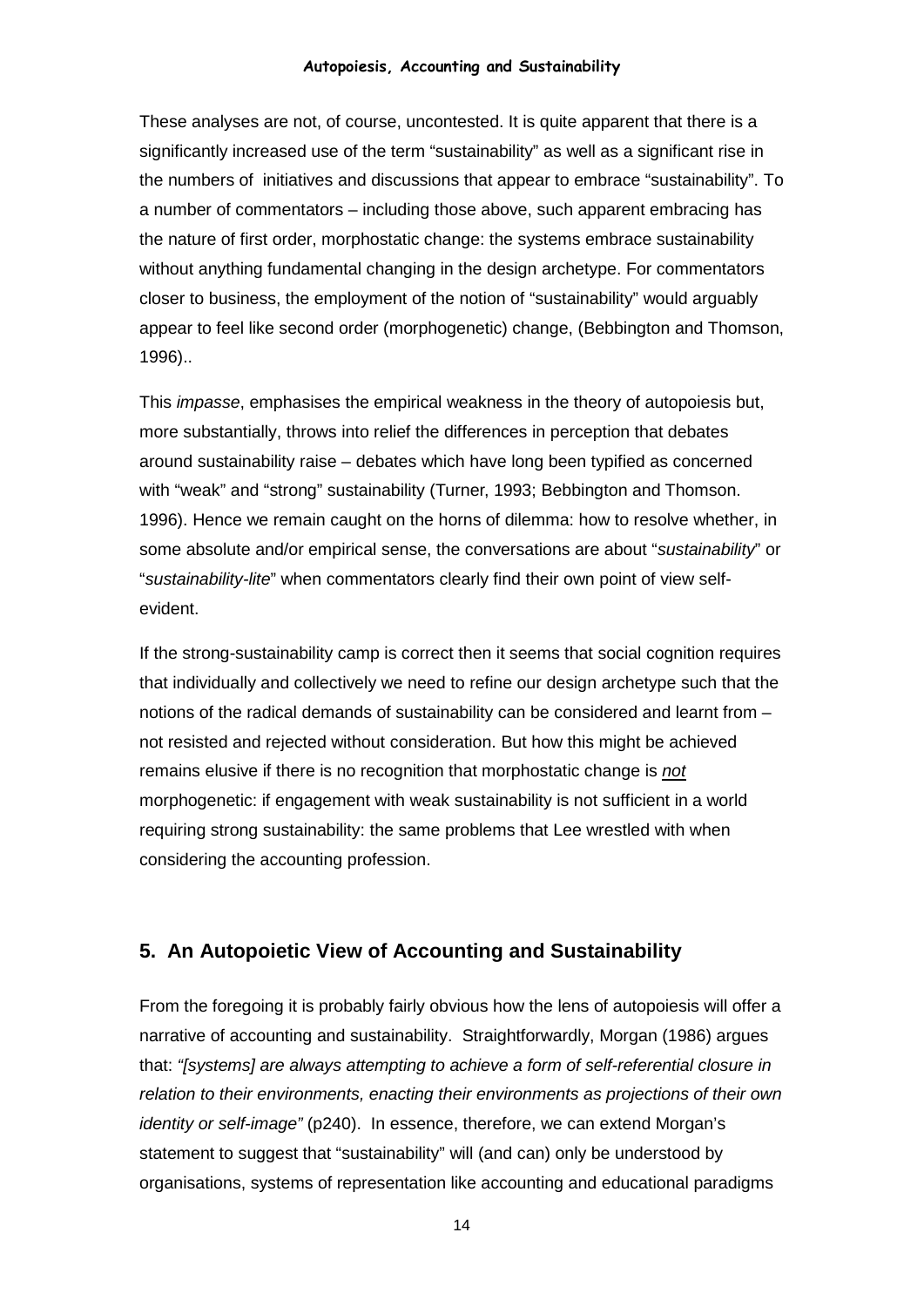in the terms of that system – not in terms of what may or may not obtain in the larger environment. As Morgan says *"relations with any environment are internally determined"* (p238, emphasis in original). The difference here, however, is that we are not simply adopting the existence of such behaviour as value-neutral: we will want to maintain that any human system that behaves like this when faced with legitimate stimuli is self-destructive or malign: the systems are acting wilfully and improperly. Furthermore, as Richerson and Boyd (2005) have shown, societal systems can play crucial roles in steering society towards sustainability. In this respect they have identified that a sub system observing the adoption of 'harmful traits' in the meta-system (such as the unsustainable actions by other systems and society in general) has an important consideration for change. This is the (optimistic) role that much of the accounting and sustainability literature is seeking.

We want to briefly explore the insights suggested by autopoiesis around three simple themes of: business representation; accounting and professional representation and academic (non)responsiveness. In our view these capture several different aspects of the ways in which the potentially infinite variety of accounts of/for sustainability are constructed and embedded, (Gray, 2010).

#### *Business representation*

#### *"We at the World Business Council for Sustainable Development do not like the term `sustainable development'; we prefer the term eco-efficiency"* (WBCSD presentation to press in Moscow as part of an UNCTAD initiative, 1996)

Broad business engagement with sustainability might be thought to comprise three elements, these being the way in which: business representative bodies portray sustainability; business commentators' portrayal and, of course, the individual business' own engagement with the term. Each of these has attracted a reasonable amount of academic attention (Gray, 2006; 2010; Laine, 2010; Milne et al, 2003; 2006; 2009; Moneva et al., 2006; Tregidga and Milne, 2006) attempting to illustrate the way in which the notions embedded in sustainability are captured and then employed by the business community.

Avoiding for the time being the contention that it remains impossible to determine conclusively whether the `weak' or the `strong' form of sustainability is that which actually obtains, the issue at question is that *only* those aspects and understandings of sustainability which "code" to the business entity as currently understood can possibly be acceptable.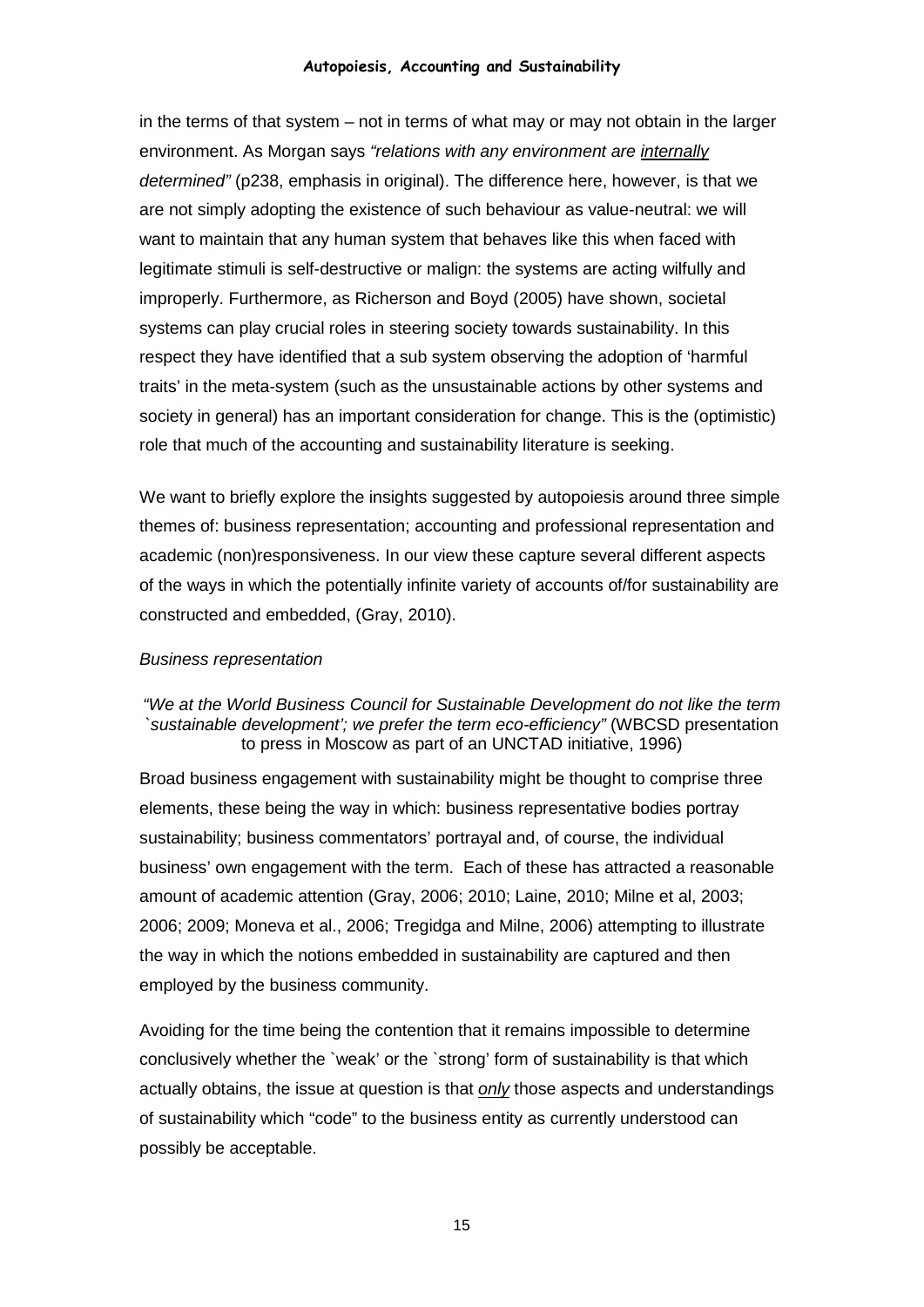Thus, autopoiesis will alert us to the realisation that only those understandings of sustainability which accord with eco-efficiency, the business case and codetermined profitability will gain any traction within a business or a business community – the relations with the external environment are, indeed as Morgan suggested, internally determined.

There are two key empirical points in this.

The first is that all of the claims to "sustainability" and the uses of the term made by business and business organisations – especially in their reporting – exhibit *no* demonstrable connection with the data-based components of how sustainability is to be understood at planetary, social and ecological systems levels. This is not to suggest that (say) eco-efficiency *cannot* contribute to a more sustainable (less unsustainable) world but that the link is elusive and crucially not demonstrated by those making the claim<sup>11</sup>.

The second point is that, whether or not "sustainability" and (say) eco-efficiency are compatible, no discourse that suggests an incompatibility is permitted to enter the system. Such ideas do not code to the business system or indeed to profit-centred businesses and so, autopoiesis would suggest, simply cannot be recognised. It simply doesn't matter what sustainability actually means – it can only mean what the autopoietic business system can understand. Consequently, any other, alternative, discourse cannot be given legitimacy by the system. It does not appear as though they are censored in any active way – they simply cannot be recognised. And to the extent that their presence is a nuisance they will be dismissed in any number of different ways to re-code them as `wrong' or `inappropriate' or `insane' in some way<sup>12</sup>. If your interpretation of sustainability appears to challenge any aspect of what the business systems understands itself to be – it cannot be entertained, (Gladwin et al, 1995).

An autopoietic system should, however, be a learning system and the constant bombardment of new information – disturbances in the environment – should, through persistence eventually start to overcome the business-as-usual barriers (Tabara and Pahl-Wostl, 2007). However, this is unlikely to happen if the perturbations are seen as challenging to the core archetype – regardless of their

<span id="page-15-0"></span> $11$  Of course it is difficult to prove a negative but we remain unaware of any such data.

<span id="page-15-1"></span> $12$  This comment has very extensive personal experience behind it in that years of engagement in and around sustainability and/or accounting have come almost to nought, shipwrecked on the rocks of autopoiesis.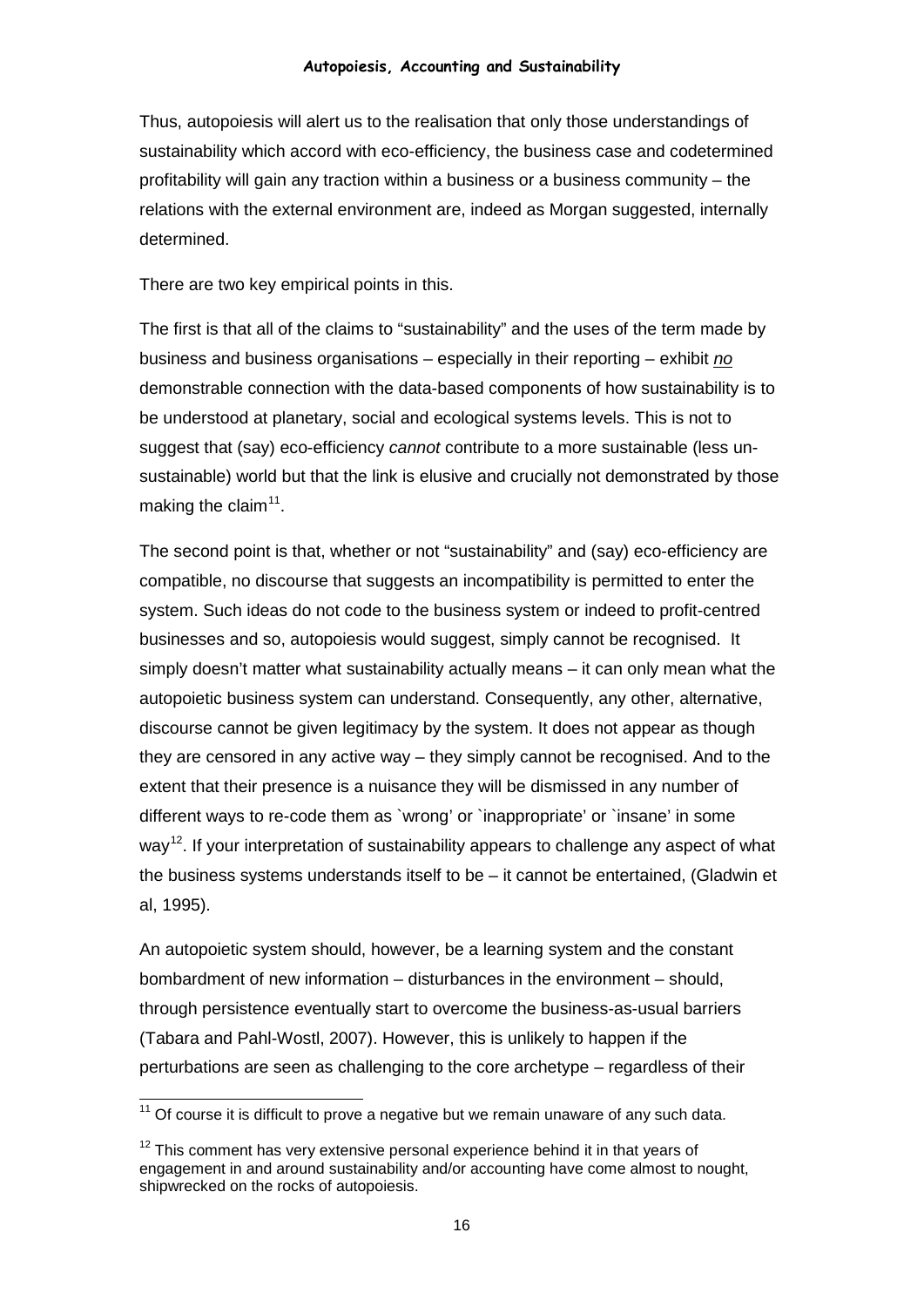power or importance. At which point the core archetype is "wrong" and business is indeed psychopathic as Bakan suggests (Bakan, 2004).

#### *Professional and accounting representation*

Lee (1990a, 1990b) has already demonstrated a convincing case for the accounting profession being both autopoietic and steadfastly resistant to notions that do not code and, indeed, he draws an arresting suggestion that the role of research in accounting is to maintain the appearance of response and change but only that research which accords with the core is ever seriously addressed. The potential parallel with research in (particularly) accounting and sustainability is striking. Power (1994) takes this further highlighting the technical predispositions of accounting and its consequential inability to embrace the wider, more disruptive forms of (in his case) environmental accounting. Birkin et al (1997) effectively concur with this reading and suggest that any potential that the new forms of environmental accounting have for substantive change must lie in "radical changes in value and practice" (p335). This is something which Robb (1991) would see as highly unlikely.

The point being that the conventional accounting systems (however elusive and bizarre they might be, Lee 1990b) simply cannot recognise and code the more dynamic and adventurous forms of ecological and sustainability-inspired accounts. As Parker (2011) has suggested sustainability accounting research has faced considerable resistance from 'mainstream' accounting research that is based on the traditional model of economics with the profit imperative.

Such an autopoietic lens would offer some explanation for why the substantive and entirely practicable experiments with various forms of accounting for and with sustainability have met such indifference (at best). Various forms of accounting for sustainability (Bebbington and Gray, 2001; Bebbington, 2007; Gray, 1992; Herbohn, 2005; Jones, 2003; Lamberton, 2005; Spence and Gray, 2007) have offered means through which an accountability related to sustainability might be practicably articulated but their impact on practice has been either negligible or non-existent. Only when the suggested method either codes more closely to conventional accounting reasoning and the "business case" (e.g. Howes, 2004; Hopwood et al, 2010) do the ideas gain any traction<sup>[13](#page-16-0)</sup>. Further, one of the authors can speak at length from direct personal experiences in which attempts to challenge the use of the

<span id="page-16-0"></span> $13$  Albeit the engagement still remains marginal, it would seem until any trace of challenging coding is removed – as appears to be the case with the International Integrated Reporting Committee – IIRC (2011), Gray (2012).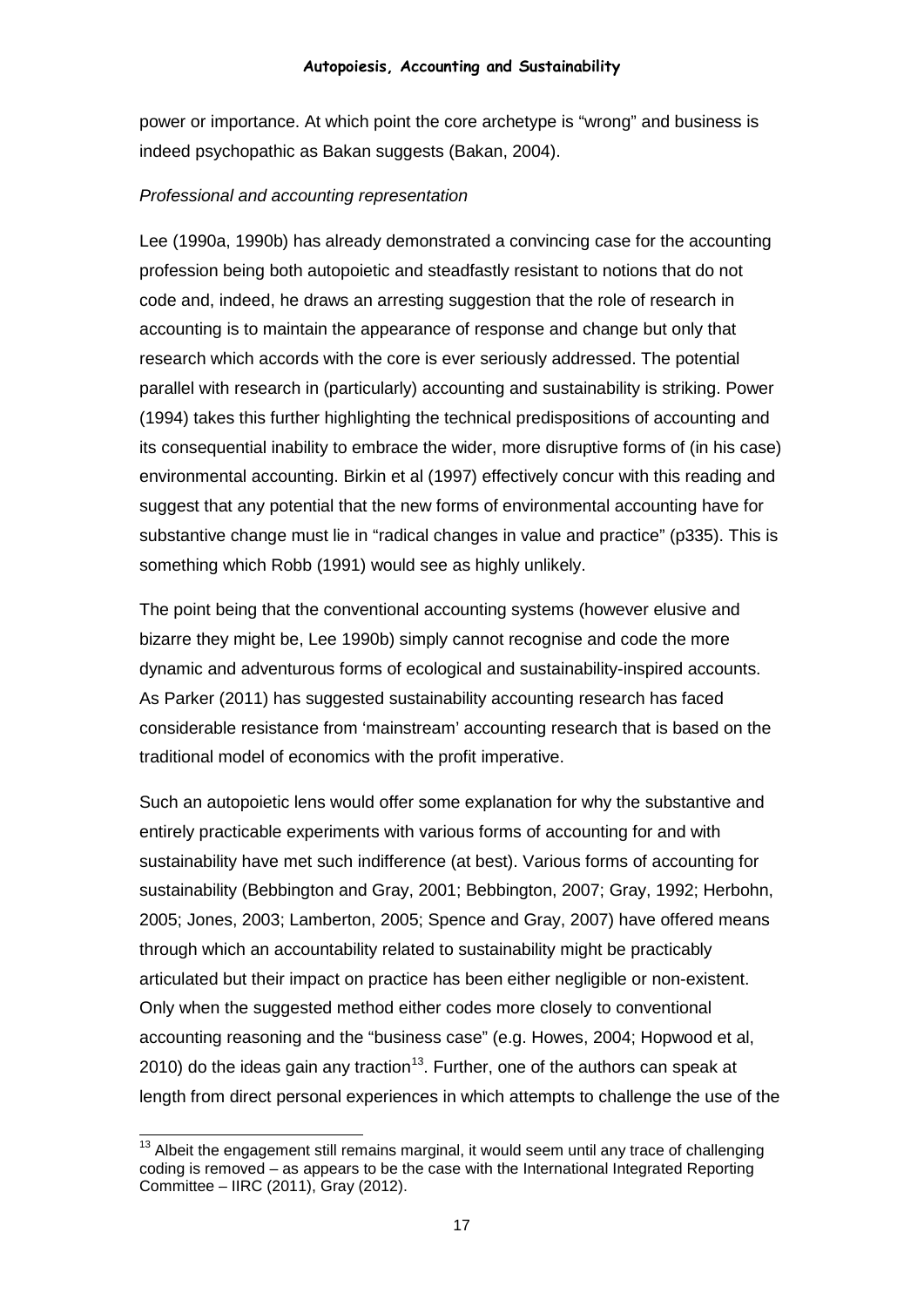term "sustainability" (most especially – but by no means exclusively) in the ACCA's Sustainability (sic) Reporting Awards Scheme and the ACCA's Sustainability (sic) Global Forum) and/or to offer alternative means of accountability for sustainability have been ignored, diverted, ridiculed or emasculated. Even articulations that looked a lot like accounting and drew from many sound accounting principles, suffered the same basic fate (Lee, 1990b). A lens of autopoiesis would suggest that despite their guise as accounting they were recognized in some manner or other as not coding to the core archetype and were again not just refused entry but no attempt to recognize, engage with and/or learn from these ideas was forthcoming. The brilliance of the strategy is that non-coding ideas cannot even be discussed – no debate is given warranty.

And yet, on the surface, there is every appearance that the accounting profession and accounting practice are fully and enthusiastically engaged in all matters sustainable. If use of the term was evidence of engagement then "sustainability" is central to accounting thought and practice in many countries around the world. It is striking therefore that none of this engagement admits to alterative representations and offers no demonstrable evidence of the connection between what we are calling "sustainability" and what the indications of un-sustainability suggest. As with the business representation, one can see accounting and the accounting profession as successfully autopoietic.

#### *Academic representation*

As academics ourselves, perhaps the most bewildering exhibition of autopoiesis is that manifest by the academic system. That is, one might have *a priori*, expected that the academic community would be a very open system with a very assiduous attitude to perturbations that offered possibilities from which the system might learn. The core archetype would, we might anticipate, comprise such issues as freedom of expression, intellectual freedom, dedication to learning and rigour and so on. And, to a degree at least, one may find this with a burgeoning and often deeply analytical literature in and around sustainability. As Tanaka, Kendal and Laland (2009) observe, academic subsystems have the capacity to implement change as a role model and teacher for other social learners and systems. However, the story is rather more ambiguous when we look at the academic sub-systems of accounting and business management, (Gray and Laughlin, 2012; Gray, forthcoming).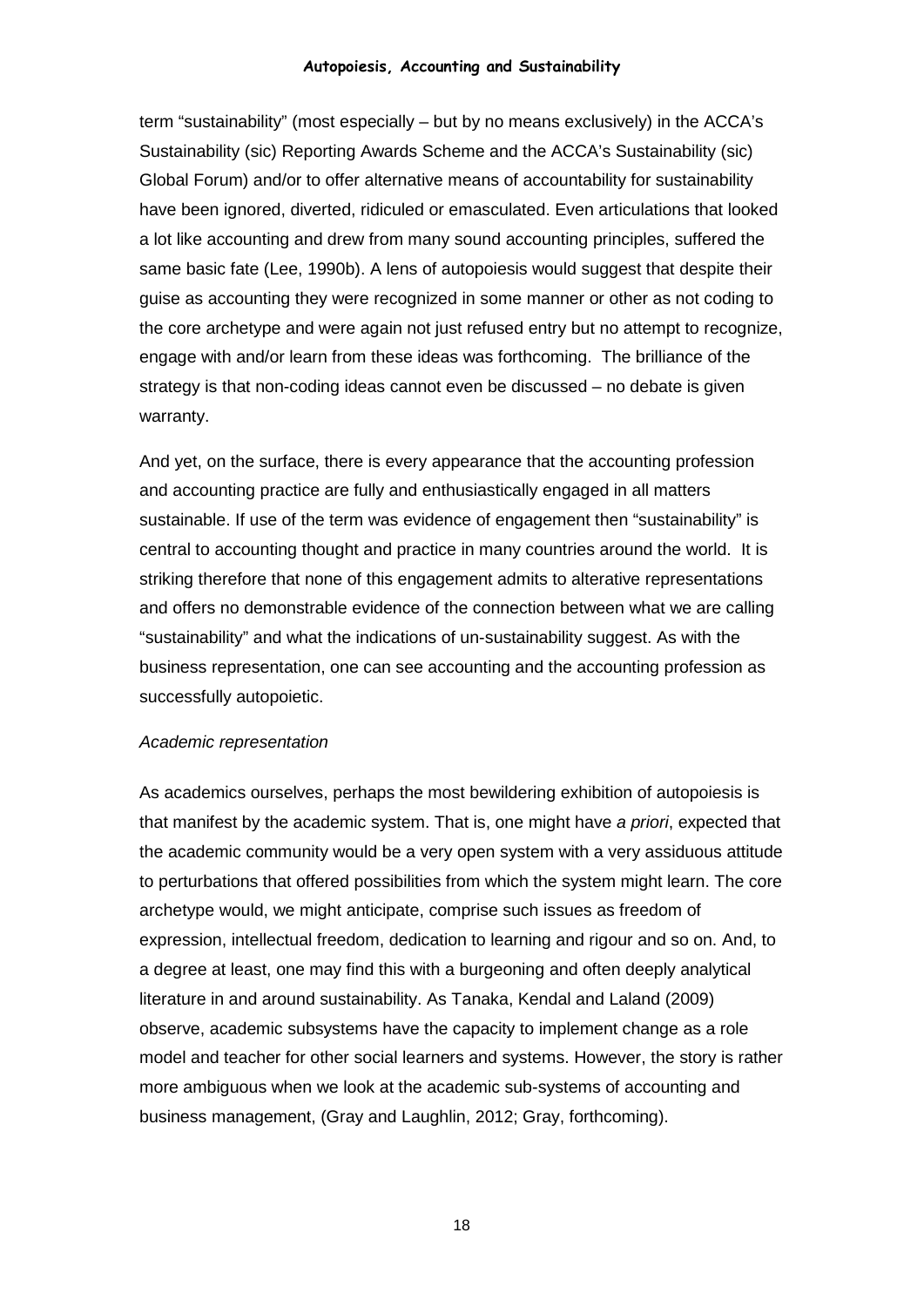Our contention would be that the academic system in accounting and business exhibits many of the same orientations and autopoietic symptoms as the accounting profession and business worlds as we conjectured above. That is, not whether (say) "weak" or "strong" sustainability is the more apposite intellectual position but rather that (i) claims to sustainability are employed with no demonstrable evidence of the link to the indicators of sustainability and (ii) the levels of engagement of the ecoefficiency orientated academics with the more radical conceptions is almost nonexistent (as far as we can tell). Whether the manifestation of these observations is in textbooks, (see, for example, Dunphy et al, 2003), journal articles (see, for example, Thorpe and Prakash-Mani, 2003), assertions and assumptions about the compatibility of sustainability and the business case (see, for example, Obendorfer, 2004); or in teaching itself (see, for example, Stubbs and Cocklin, 2008) the same issues seem to apply. In some entirely bewildering fashion, the accounting and business system(s) exhibit the same potentially psychopathic autopoiesis as the arenas of practice and the profession, (Gray, forthcoming).

#### *Conclusion to this section*

The hope for sustainability accounting is that it might contribute to social change via the greater permeability of organizational and social boundaries that are recognizing perturbations from the external environment for change towards sustainability (Gray et al 1995). In this regard accounting – and the education which supports it – are ideally functioning as representations of what Robb (1991) sees as the substratum, the grounding work and the new language that needs to influence business and society systems through meaningful communication:- communication that should cause lasting change towards sustainability. However, as we have seen, the understanding of these perturbations relies upon the sub-system itself and here the news does not look good: business, accounting and education systems, whilst autopoietic, seem to be less open than a healthy system of autopoiesis might be and seem, therefore, to exhibit the behaviours of the potentially psychopathic.

## **6. Possibilities for the future**

The prospects for societal engagement with sustainability are not promising. Depending how one considers these things the exigencies of sustainability have been in the public domain for over 40 years and yet the level of society learning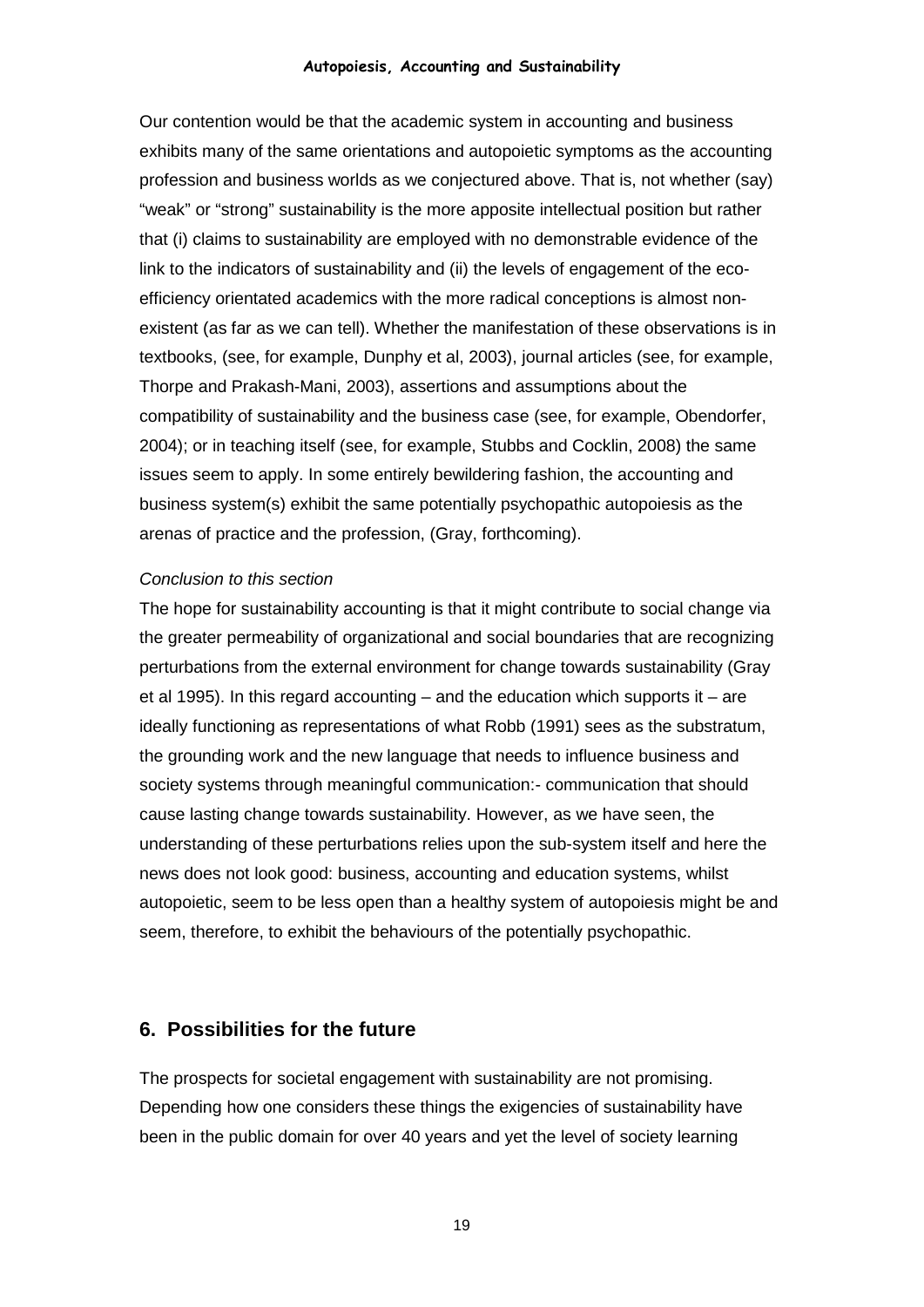about sustainability remains woefully inadequate<sup>[14](#page-19-0)</sup>. That change and learning has occurred is not in question – the more difficult and crucial question is whether the learning has been as deep as required and whether there has been sufficient consideration of the challenges that sustainability may well be making to the core archetype of human systems. We have contended that the business, accounting and educational systems have demonstrated an ill-developed sense of autopoiesis and have protected themselves, rejecting learning which challenges - but very appositely – areas of core archetype.

How might this matter be taken further? Autopoiesis stresses communication and learning and whilst it may still carry a burden of assumed rationality of response in the face of knowledge, there is clearly a desirability about social systems learning and responding sensibly. In this connection, four approaches to (what they call) "socio-cognitive engineering" are suggested by Cassapo and Scalabrin (2004) as a means to (in effect) stimulate and educate autopoietic systems into active learning. These approaches are: direct; allopoietic; autopoietic and mixed. Depending which subsystem we are trying to stimulate, each of these approaches has been employed fairly extensively by the social accounting community(ies).

The direct approach involves (principally) face to face communication in which "physical cognitive agents" engage within the subsystems as a means of enabling communication and encouraging learning. In the case of accounting and sustainability, such agents include social accounting academics acting through involvement with business systems, consultancies, professional accounting bodies, new initiatives (such as GRI and AccountAbility) and so on.

The allopoietic approach involves non-cognitive artifacts which are employed to mediate between the knowledge from the larger environment where the perturbations are occurring and the sub-system that needs to learn. Such `non-cognitive artifacts' comprise objects such as books, articles, journals and films which the sub-system recognizes, codes and seeks to learn from. In the area of sustainability, business and accounting there has been no shortage of these over the years written on a variety of topics to address a variety of audiences.

An autopoietic-artefact-mediated approach relies on (what Cassapo and Scalabrin call) artificial artefacts which "can plan, dialog, negotiate, coordinate and collaborate.

<span id="page-19-0"></span> <sup>14</sup> See, for example, Bill McKibben (2012) " Global Warming's Terrifying New Math" *Rolling Stone Politics* July 19 [http://www.rollingstone.com/politics/news/global-warmings-terrifying](http://www.rollingstone.com/politics/news/global-warmings-terrifying-new-math-20120719)[new-math-20120719](http://www.rollingstone.com/politics/news/global-warmings-terrifying-new-math-20120719)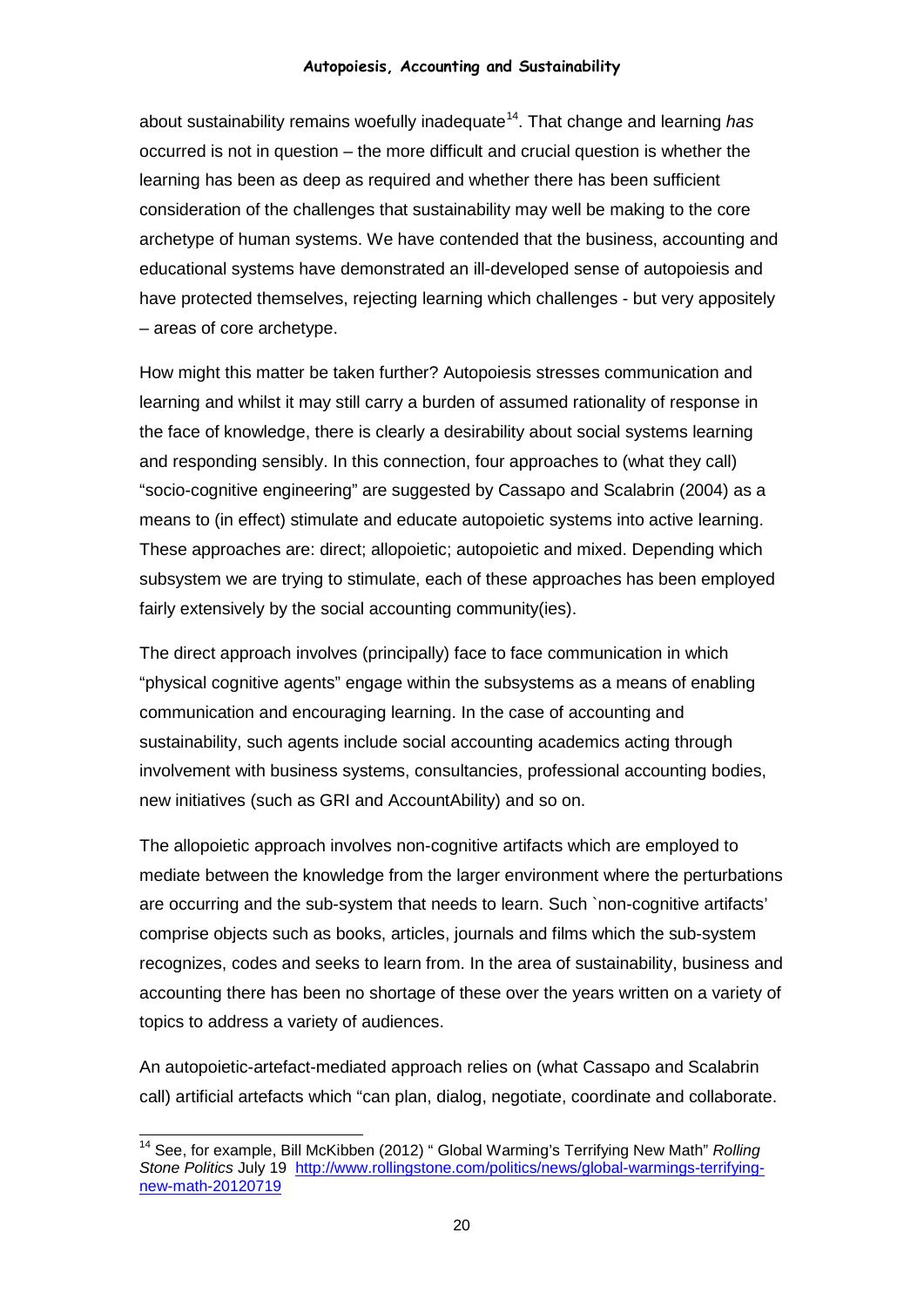The autopoietic artefact would have the essential elements of: a self-regulated autonomy, an emergent intentionality, and an emergent embodied identity. They can 'thoughtfully introduce themselves inside social networks and provide support to social processes such as communication and negotiation" (Cassapo and Scalabrin 2004, p8). Such artefacts would, in the fields of interest to us, most obviously comprise the innovative (but often artificial and parallel) accounting methods derived to help illustrate the information needs and the accountability potentials that arise from sustainability.

A mixed approach seeks to employ a rational combination of the other approaches depending on the environmental perturbations and the nature of the sub-system for which change is being sought.

Perhaps what is most remarkable about the foregoing is that all of the approaches have been tried extensively by individuals and groups through engagement, research, publications, presentations, and, most obviously through educational media. When one acknowledges this range of engagements and recognizes the very slow (if any) rate of change then the resistance of the autopoietic system is all the more apparent and all the more shocking. As Lee so persuasively noted we are dealing with systems which very successfully protect themselves whilst appearing to change. And the two things we know for certain are that the sustainability indicators continue to get significantly worse and more worrying and that business, accounting and educational systems largely continue with business-as-usual whilst offering superficial appearances of change.

It seems we inhabit a series of autopoietic systems but ones which can no longer learn and adapt. There is no good news in that.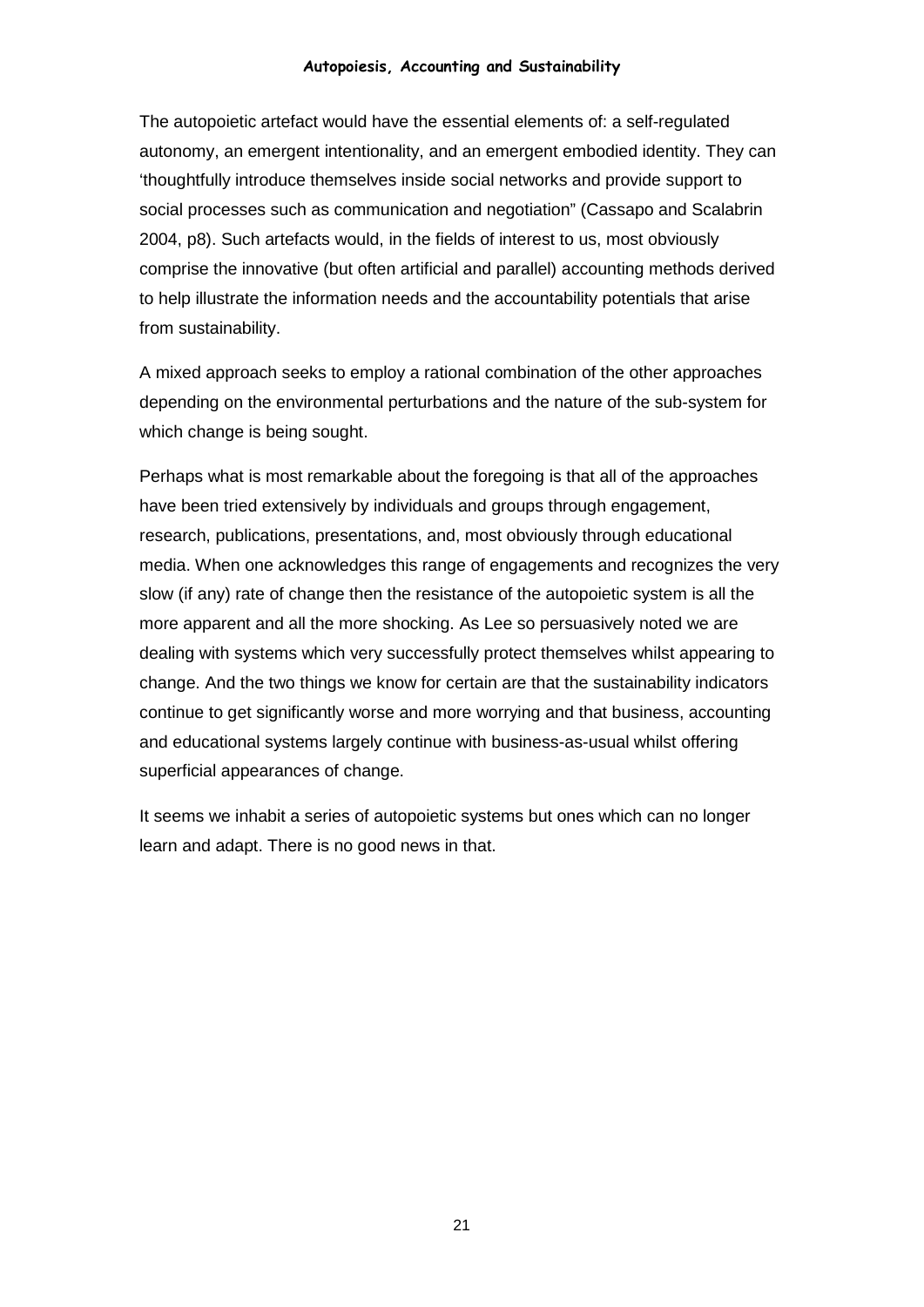# **References**

Ashby W.R. (1956) *Introduction to Cybernetics* (London: Methuen)

Bakan J., (2004) *The Corporation: the pathological pursuit of profit and power* (London: Constable and Robinson)

Barter N. and J. Bebbington (2010) *Pursuing Environmental Sustainability* Research Report 116 (London: ACCA)

Bebbington, J. (2007). *Accounting for Sustainable Development Performance*, (London: CIMA)

Bebbington, J. & Gray, R. (2001) "An account of sustainability: Failure, success and reconceptualization" *Critical perspectives on Accounting*, 12 (5) pp 557-605.

Bebbington K.J. & I. Thomson (1996) *Business conceptions of sustainability and the implications for accountancy* London: ACCA.

Bednarz J (1989) "Translator's Introduction" in N. Luhman (1989) *Ecological Communications* (Cambridge: Polity Press)

Birkin F., P. Edwards and D. Woodward (1997) "Changed rules theory and the evolution of accountancy" *Critical Perspectives on Accounting* 8(4) August (pp315-340).

Bourgine, P. and Stewart, J. 2004. "Autopoiesis and cognition". Artificial Life 10: 327–346.

Broadbent, J and Laughlin, R (2005) "Organisational and accounting change: theoretical and empirical reflections and thoughts on a future research agenda", *Journal of Accounting & Organizational Change*, 1 (1), pp.7 – 25

Cassapo, F.M and Scalabrin, E.E. ( 2004) " Autopoietic societies: A Hermeneutic approach to Socio-cognitive engineering" proceedings of the fifth European Conference on organizational Knowledge, Learning and Capabilities, Innbruck, Austria.

Cooper, K (1995) " Accountancy as an autopoietic system: an explanation of a recurring regulatory failure" *Scientific Commons* accessed 10<sup>th</sup> of June 2010 http://en.scientificcommons.org/36796003.

Dittrich, P., Ziegler, J., & Banzhaf, W. (1998). "Mesoscopic analysis of self-evolution in an artificial chemistry". In C. Adami, R. Belew, H. Kitano, & C. Taylor (Eds.), *Artificial Life* VI (pp. 95–103). Cambridge, MA: MIT Press

Dunphy D., A. Griffiths and S. Benn (2003) *Organizational Change For Corporate Sustainability: A Guide For Leaders And Change Agents Of The Future* (London: Routledge)

[Goldspink C and Kay, R \(2003\)](http://www.sciencedirect.com/science/article/pii/S1476945X07000347#bbib57#bbib57) "Organizations as self-organizing and sustaining systems: a complex and autopoietic systems perspective". *Int. J. Gen. Syst.*, **32 (**5 ), pp. 459–474.

Garseth-Nesbakk ( 2011) " Accrual accounting representations in the public sector-A case of Autopoiesis" *Critical Perspectives on Accounting* vol 22 pp247-258.

Gray, R ( 1992) "Accounting and Environmentalism: An Exploration of the Challenge of Gently Accounting for Accountability, Transparency and Sustainability. *Accounting Organisations and Society*, **17** pp. 399–425

Gray R.H. (2006) "Does sustainability reporting improve corporate behaviour? Wrong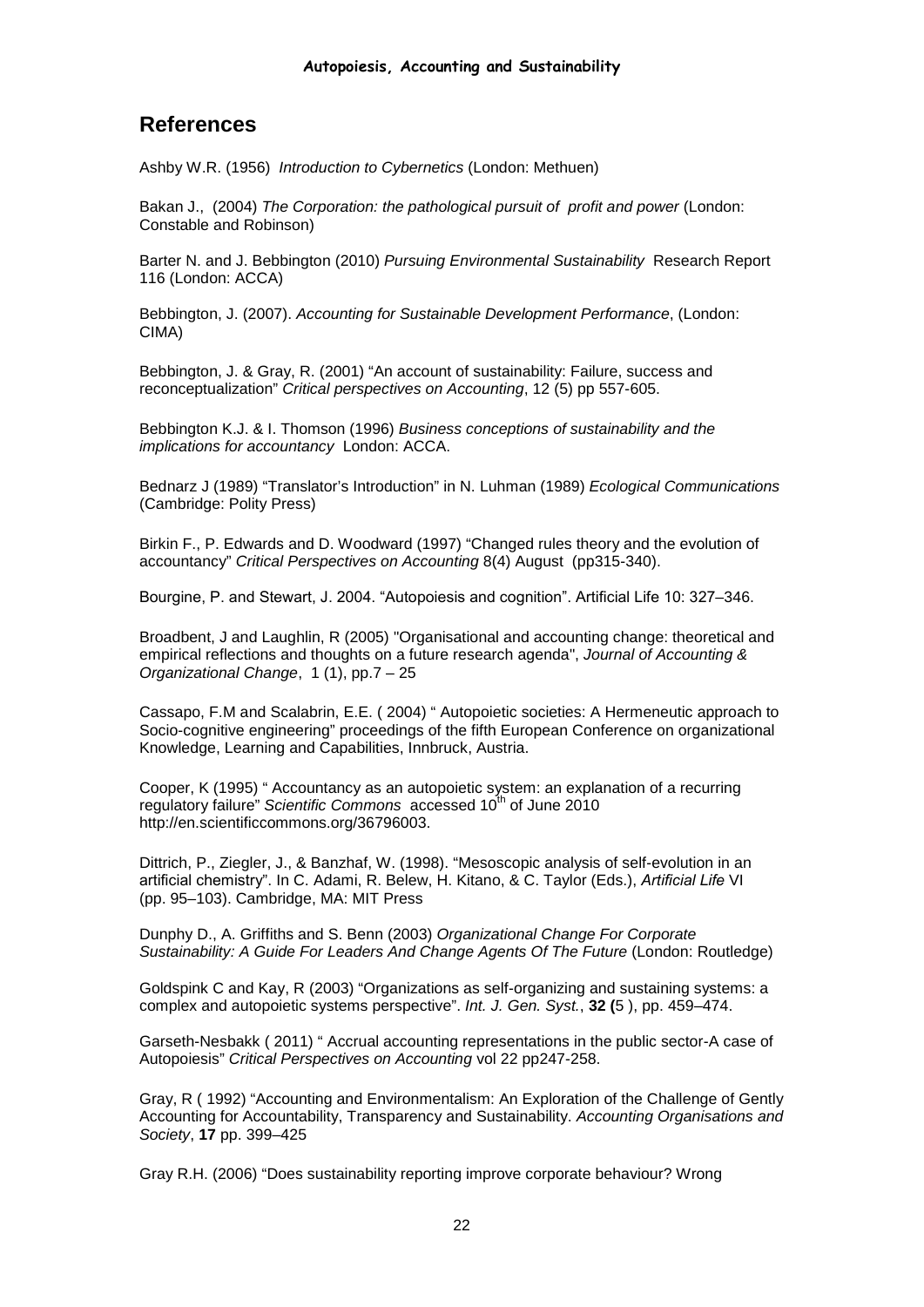question? Right time?" *Accounting and Business Research* (*International Policy Forum)* 2006 Vol.36 (pp65-88)

Gray, R. (2010). Is accounting for sustainability actually accounting for sustainability...and how would we know? An exploration of narratives of organizations and the planet. *Accounting, Organizations and Society* 35(1) 47-62.

Gray R.H. (2012) "Integrated reporting: Integrated with what and for whom?" *The Loop* 5 February<http://theloop.seqm.com/2012/02/13/integrated-reporting/>

Gray R.H. (forthcoming) "Sustainability and accounting education: The elephant in the classroom" *Accounting Education: An International Journal*

Gray R. and R. Laughlin (2012) "It was 20 years ago today: Sgt Pepper, *Accounting Auditing and Accountability Journal,* Green Accounting and The Blue Meanies Accounting", *Auditing & Accountability Journal* 25(2), pp. 228-255

Gray, R., Owen, D and Adams C (2010) " Some theories for social accounting?: A review essay and a tentative pedagogic categorization of theorizations around social accounting" Sustainability, Environmental Performance and Disclosures, *Advances in Environmental Accounting and Management*, volume 4 pp1-54.

Gray, R., Walters, D., Bebbington, J.and Thompson, I. (1995). "The Greening of Enterprise: An Exploration of the (NON) Role of Environmental Accounting and Environmental Accountants in Organizational Change" *Critical Perspectives on Accounting,* 6**,** 211-239.

Guddemi, P., (2000). "Autopoiesis, Semeiosis, and Co-Coupling: A Relational Language for Describing Communication and Adaptation. *Cybernetics & Human Knowing*, Vol. 7, 2-3, pp 127-145.

Hahn, T., Kolk, A. & Winn, M. (2010) "A new future for business?" *Business and Society*, 49 (3) 385-401.

Herbohn K. (2005) "A full cost accounting experiment" *Accounting, Organizations and Society* 30(6) pp519-536)

Hikaka, G and Prebble, J. ( 2010) " Autopoeisis and general anti avoidance rules" *Critical Perspectives on Accounting* 21 pp 545-559.

Hopper T. & A. Powell (1985) "Making sense of research into the organisational and social aspects of management accounting: A review of its underlying assumptions" *Journal of Management Studies* 22(5) September (pp429-465)

Hopwood, A., Unerman, J., & Fries, J. (2010). *Accounting for sustainability: Practical insights*. (London: Earthscan).

Howes R. (2004) " Environmental cost accounting: Coming of age? Tracking organisation performance towards environmental sustainability" in A. Henriques and J. Richardson (eds) *The Triple Bottom Line: does it all add up?* (London: Earthscan) pp99-112

International Integrated Reporting Committee (IIRC) (2011) *Towards Integrated Reporting: Communicating value in the 21st Century, a consultation paper* http://www.theiirc.org/resources-2/discussion-paper/

Jessop, B. (2001) 'Regulationist and Autopoieticist Reflections on Polanyi's Account of Market Economies and the Market Society', *New Political Economy* 6(2): 213–32.

Jones M.J. (2003) "Accounting for biodiversity: operationalising environmental accounting" *Accounting Auditing and Accountability Journal* 16(5) (pp762-789)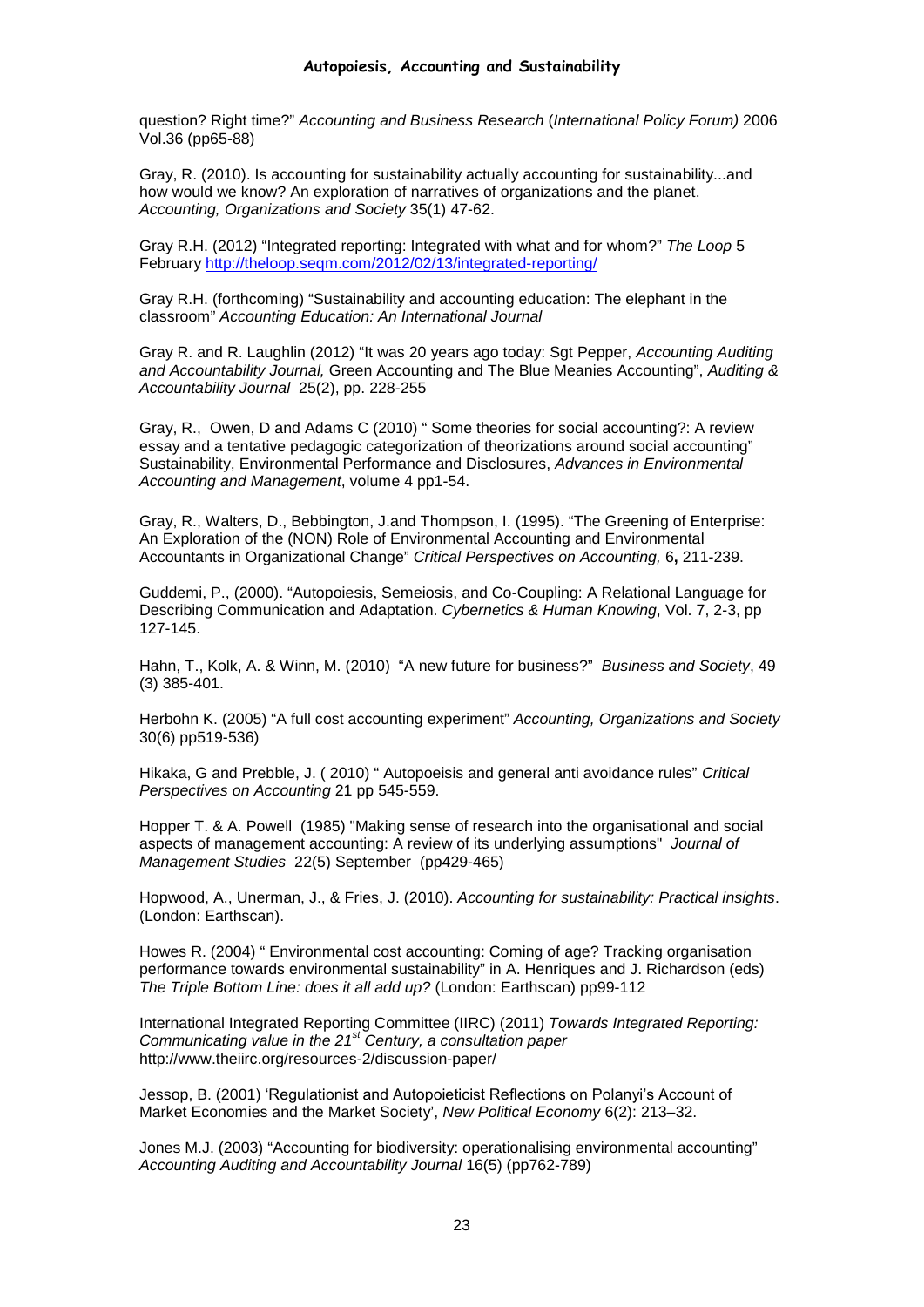Koskinen, K. (2010) "Autopoietic Knowledge Systems in Project-based companies" Palgrave Macmillan, New York.

Laine M (2010) "Towards sustaining the status quo: Business talk of sustainability in Finnish corporate disclosures 1987-2005" *European Accounting Review* 19(2) pp247-274

Lamberton, G. 2005. "Sustainability accounting—a brief history and conceptual framework". *Accounting Forum,* 29**,** 7-26.

Laughlin R.C. (1991) "Environmental Disturbances and Organisational Transitions and Transformations: Some Alternative Models" *Organisation Studies* 12(2) (pp209-232)

Laughlin R.C. and J. Broadbent (1993) "Accounting and Law: Partners in the juridification of the public sector in the UK?" *Critical Perspectives on Accounitng*4 (pp337-368)

Lee T.A. (1990a) (ed) *The closure of the accounting profession* Vol.1 (London: Garland)

Lee T. A. (1990b) "A systematic view of the history of the world of accounting" *Accounting, Business and Financial History* 1(1) (pp73-107)

Li, L., Xie S., Huang, C. Cheng, Z., Wang, H, Wang, Y. Huang, H. , Lu, J. and Dhakal, S. (2010) "Energy demands and carbon emissions under different development scenarios for Shanghai, China," *Energy Policy,* 38 ( 9) 4797-4807.

Llewellyn S., (2003) "What counts as 'theory' in qualitative management and accounting research? Introducing five levels of theorising" *Accounting, Auditing and Accountability Journal* 16(4) (pp662-708)

Luhmann, N. (1986). 'The autopoiesis of social systems*".* In F.Geyer and J.van der Zouwen (eds.), *Sociocybernetic Paradoxes*. (Beverly Hills, CA: Sage) , pp. 172–192.

Luhmann, N. (1989) *Ecological Communication* (Cambridge: Polity Press.)

Luhmann N. (1995). *Social Systems*. (Stanford: Stanford University Press)

Maturana, H.R. and Varela, F.J. (1973) " Autopoeisis and cognition: the realization of the living' in R.S. Cohen and M.W. Wartofsky ( Eds) *Boston Studies in the Philosophy of Science,*  Vol 42. (Dordecht: D Reidel Publishing Company).

Maturana, H.R. (1975) "The organization of the living: A theory of living organization" *International Journal of Man Machine Studies* 7 (pp313-332)

Maturana HR. (1981). "Autopoiesis". In Zeleny, M. (ed.) *Autopoiesis: A Theory of Living Organization*, (New York: North-Holland) (pp21–33)

McMullin, B., & Varela, F. J. (1997). "Rediscovering computational autopoiesis". In P. Husbands & I. Harvey (Eds.), *Fourth European Conference on Artificial Life* (pp. 38–47) Cambridge, MA: MIT Press.

Meadows D.H., D.L. Meadows, J. Randers & W.H. Behrens (1972) *The limits to growth* (London:Pan)

Meadows D.H., J. Randers and D.L. Meadows (2005) *The limits to growth: The 30-year Update* (London: Earthscan)

Milne M.J., K.N.Kearins and S.Walton (2006) "Creating adventures in wonderland? The journey metaphor and environmental sustainability" *Organization* 13(6) (pp801-839)

Milne M.J., H.M.Tregigda, and S.Walton (2003) "The triple bottom line: Benchmarking New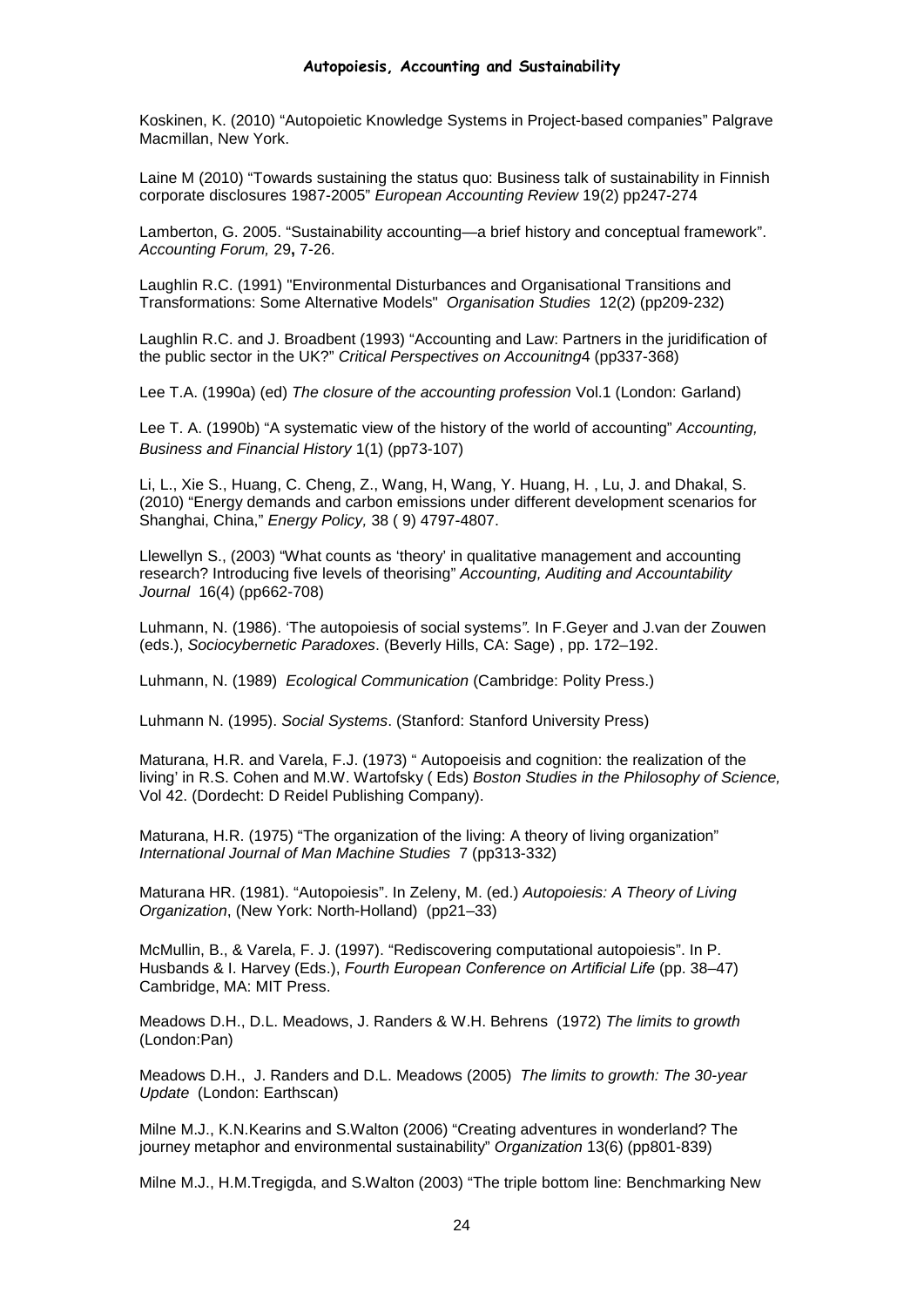Zealand's early reporters" *University of Auckland Business Review* 5(2) September (pp36-50)

Milne M.J., H.M.Tregigda, and S.Walton (2009) "Words not actions! The ideological role of sustainable development reporting" *Accounting Auditing and Accountability Journal* 22(8) pp1211-1257

Mingers, J. (1989). 'An introduction to autopoiesis – implications and applications', *Systems Practice* 2, (pp.159–180).

Mingers J. (1995) *Self-producing systems: Implications and applications of autopoiesis* (New York: Plenum Press)

Moneva, J. M., P. Archel and C. Correa (2006) *"*GRI and the camouflaging of corporate unsustainability" *Accounting Forum* 30(2) June (pp121-137)

Morgan, G. (1986) *Images of Organization*, (Thousand Oaks: Sage).

Oberndorfer, M. (2004) *Sustainability Pays off: An analysis about the stock exchange performance of members of the World Business Council for Sustainable Development (WBCSD)* (Vienna: Kommunalkredit Dexia Asset Management )

Otley D. (1983) "Concept of control: The contribution of cybernetics and systems theory to control" in T. Lowe and L. Machin (eds) *New Perspectives on Management Control* London: MacMIllan) pp59-87

[Parker, L. D.](http://www.tandfonline.com/action/doSearch?action=runSearch&type=advanced&result=true&prevSearch=%2Bauthorsfield%3A%28Parker%2C+L.+D.%29) (2011). "Twenty one years of social and environmental accountability research: a coming of age" *Accounting Forum* 35 (pp1-10)

Power, M. (1992) "After calculation? Reflection on critique of economic reason by André Gorz" . *Accounting, Organizations and Society,* 17**,** 477-499.

Power M. (1994) "Constructing the responsible organisation: Accounting and environmental representation" Chapter 16 in G.Teubner, L. Farmer and D.Murphy (eds) *Environmental Law and Ecological Responsibility: The concept and practice of ecological self-organisation* (London: John Wiley) pp370-392

Radosavljevic, M (2008) "Autopoiesis vs. social Autopoiesis: critical evaluation and implications for understanding firms as autopoietic social systems. *International Journal of General Systems*, **37** 2, pp. 215–230.

Richerson PJ, Boyd R (2005) Not by Genes Alone: How Culture Transformed Human Evolution.University of Chicago Press, Chicago and London

Robb F.F. (1988) "Morphostasis and morphogenesis: contexts of participative design enquiry in the design of systems of learning and human development" Unpublished discussion paper, University of Edinburgh,

Robb, F (1991) "Accounting—a virtual autopoietic system?". *Systems Practice*, **4** (pp. 215– 235)..

Saravanamuthu. K. (2009) "A journey of socializing the risks associated with global warming: a Gandhian insight into Schumacher's total accounting and accountability". In K, Saravanamuthu and R, Lehman ( Eds.) *Advances in Public Interest Accounting*, 14 193-224.

Seal, W. 2001. "Management accounting and the challenge of strategic focus" *Management Accounting Research,* 12**,** 487-506.

Smith K.K. (1982) "Philosophical problems in thinking about organisational change" in